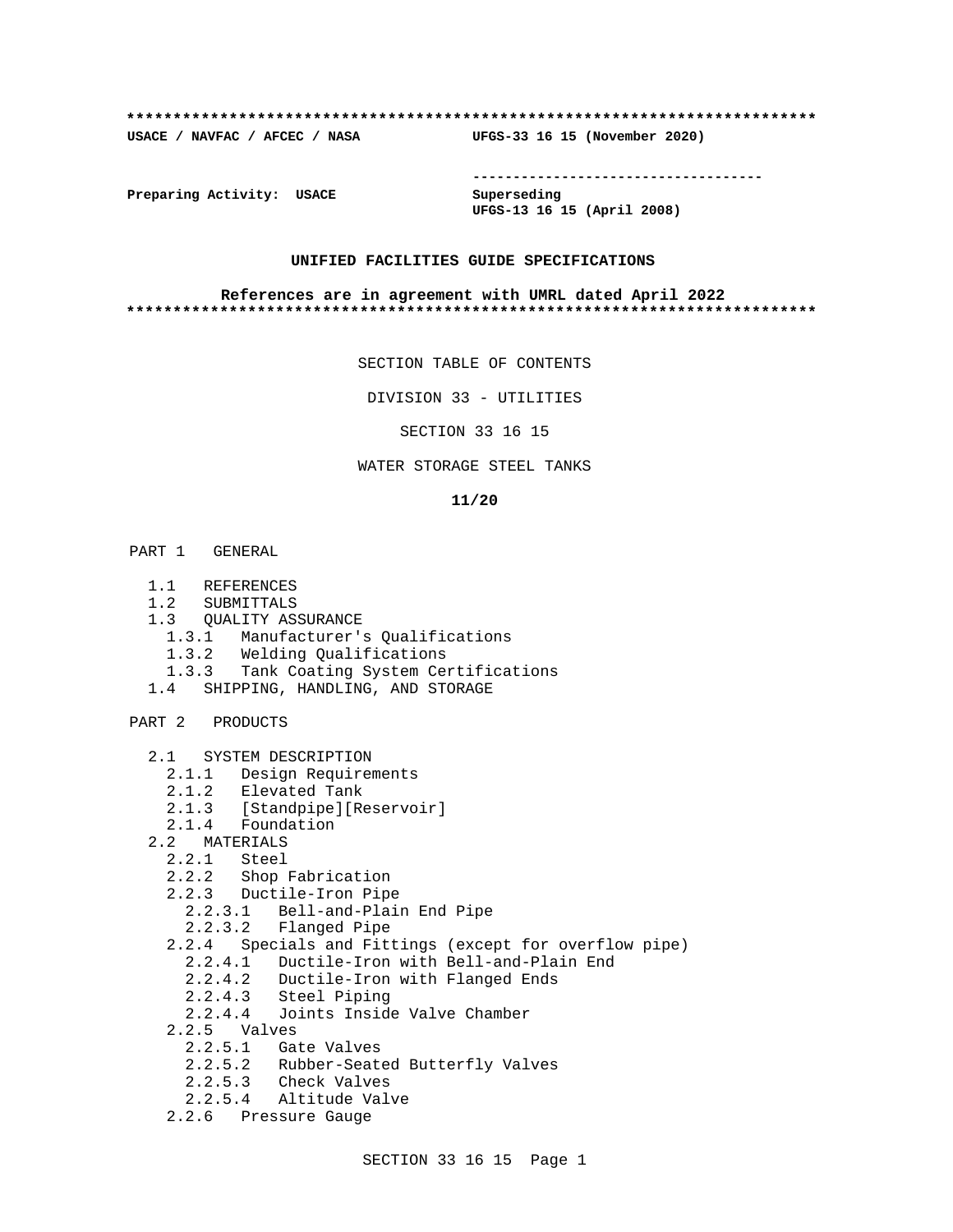- 2.2.7 Joint Sealants and Gaskets
- 2.3 ASSEMBLIES
	- 2.3.1 Tank Accessories
		- 2.3.1.1 Steel Riser
		- 2.3.1.2 Roof Hatches
		- 2.3.1.3 Tank Vent
		- 2.3.1.4 Overflow
		- 2.3.1.5 Shell Access Manholes
		- 2.3.1.6 Pipe Connections
		- 2.3.1.7 Ladders, Platforms, and Safety Devices
		- 2.3.1.8 Balconies
	- 2.3.2 Valve Chamber
	- 2.3.3 Anchors for [Standpipe] [Reservoirs]
	- 2.3.4 High and Low Water Level Alarm System
	- 2.3.5 Heating System
- 2.4 COATINGS
	- 2.4.1 Tank Coating System for Welded Tanks
- 2.4.2 Tank Coating System for Bolted Tanks<br>2.5 CONCRETE WORK
- 2.5 CONCRETE WORK<br>2.6 CHLORINE
- CHLORINE
- PART 3 EXECUTION
	- 3.1 FOUNDATIONS
	- 3.2 EXCAVATING, FILLING, AND GRADING
	- 3.3 CATHODIC PROTECTION
	-
	- 3.4 LIGHTNING PROTECTION<br>3.5 OBSTRUCTION LIGHTING 3.5 OBSTRUCTION LIGHTING
	- 3.6 TANK INSTALLATION
		- Welding
		- 3.6.2 Erection
		- 3.6.3 Inspections and Testing
	- 3.7 PIPING INSTALLATION (EXCEPT FOR OVERFLOW PIPING)
		- 3.7.1 General Guidelines
		- 3.7.2 Testing of Valves and Piping
		- 3.7.3 Pipe Lining and Coating of Underground Ductile-Iron Piping
		- 3.7.4 Plugging Ends
	- 3.8 PAINTING AND COATING OF TANK
		- Exterior Surfaces (Welded Tanks)
		- 3.8.2 Interior Surfaces (Welded Tanks)
		- 3.8.3 Bolted Tanks
	- 3.9 DISINFECTION
	- 3.9.1 Tank
		- 3.9.2 Piping
- -- End of Section Table of Contents --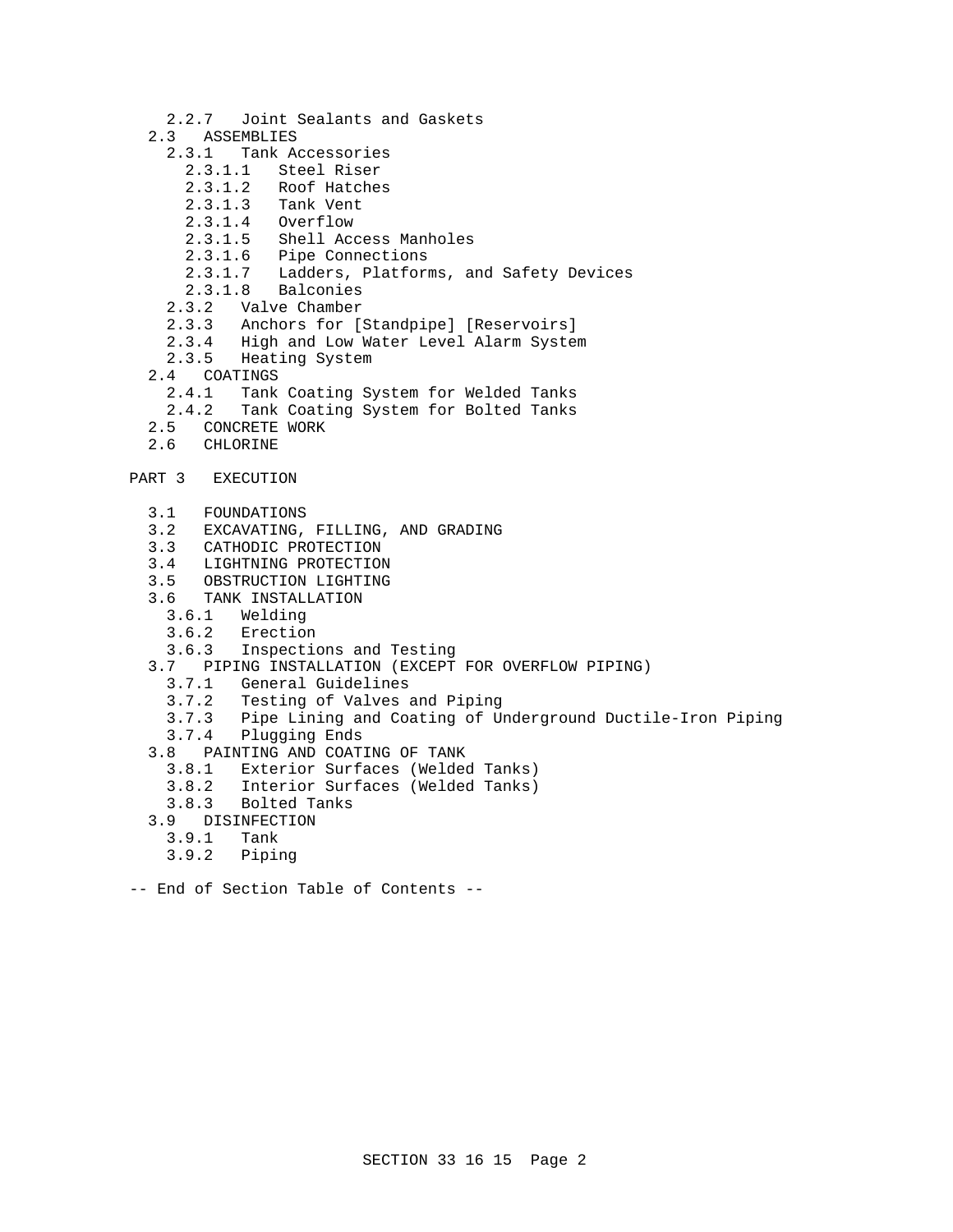USACE / NAVFAC / AFCEC / NASA

--------------------------------------

Preparing Activity: USACE

Superseding UFGS-13 16 15 (April 2008)

UFGS-33 16 15 (November 2020)

## UNIFIED FACILITIES GUIDE SPECIFICATIONS

References are in agreement with UMRL dated April 2022 

### SECTION 33 16 15

WATER STORAGE STEEL TANKS  $11/20$ 

NOTE: This guide specification covers the requirements of ground-supported (flat-bottomed) bolted and welded standpipes and reservoirs, and elevated welded steel water storage tanks 190 to 3800 kL 50,000 to 1,000,000 gallon capacity. Bolted elevated tanks are uncommon so this guide specification only covers welded elevated tanks.

Adhere to UFC 1-300-02 Unified Facilities Guide Specifications (UFGS) Format Standard when editing this guide specification or preparing new project specification sections. Edit this guide specification for project specific requirements by adding, deleting, or revising text. For bracketed items, choose applicable item(s) or insert appropriate information.

Remove information and requirements not required in respective project, whether or not brackets are present.

Comments, suggestions and recommended changes for this guide specification are welcome and should be submitted as a Criteria Change Request (CCR). 

### PART 1 GENERAL

NOTE: This Section covers welded and bolted steel water storage tanks and includes the design, fabrication, and erection of a complete new system or to augment an existing or future water distribution system. This specification must be edited to specify the required type of tank. See AWWA M42 "Steel Water Tanks" for general information on the selection, design, construction, maintenance, inspection, and repair of steel water tanks for potable water storage.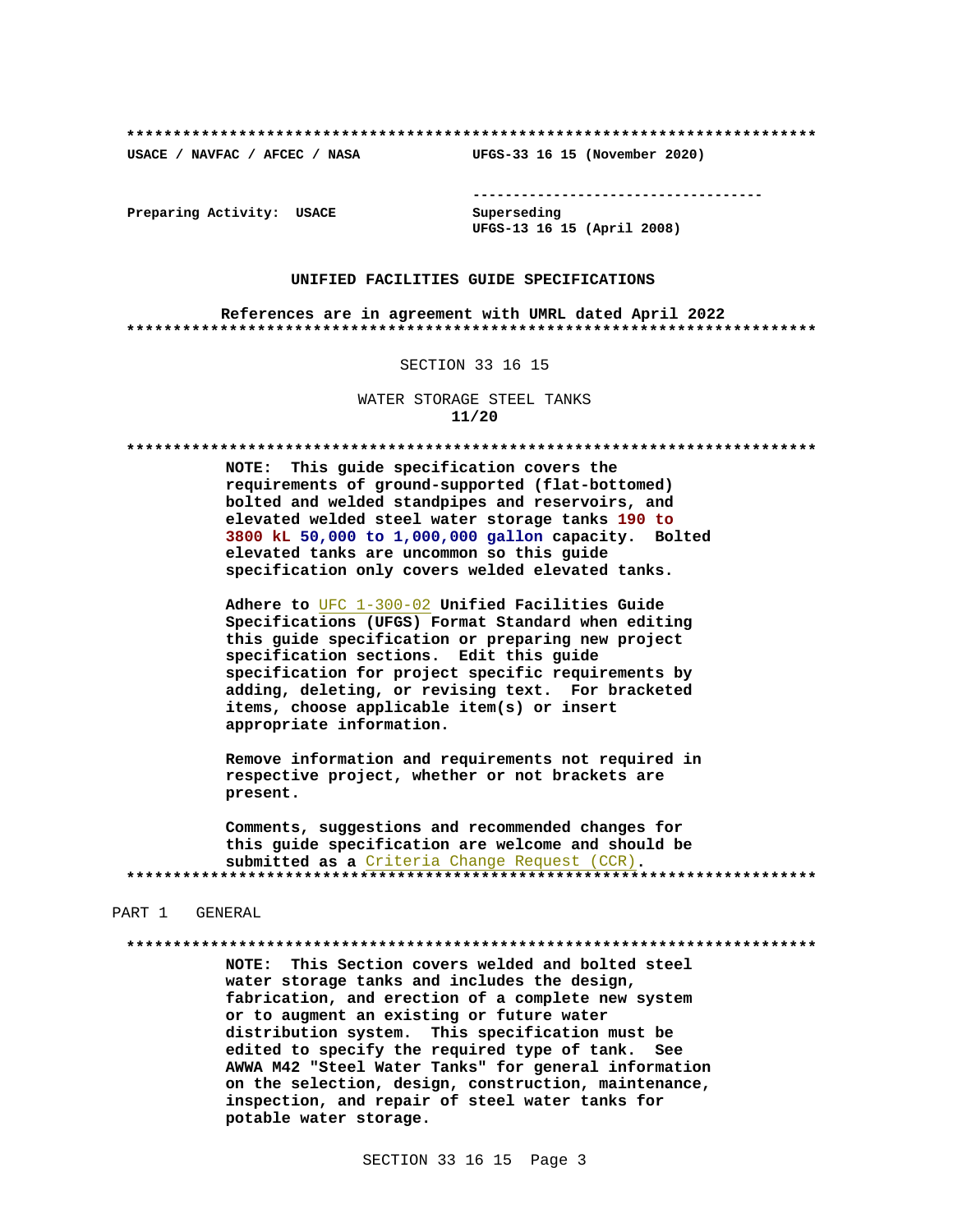The following information will be shown on the project drawings:

1. Detail plans to show tank location, elevation, valve vault if required, and connection to system.

2. Accessories as depth indicator, telemetering automatic controls, protection against freezing, or other special project requirements.

3. Requirements of UFC 3-260-01 and the Federal Aviation Agency to determine if tank constitutes an obstruction and hazard to aerial navigation. If so, show pattern for orange and white painting. Detail obstruction lights or beacon and intermediate lights as required. Refer to Federal Aviation Agency Aviation Circular AC 70/7460-1M, "Obstruction Marking and Lighting", UFC 2-26-04 and UFC 3-535-01.

4. Requirements for cathodic protection system, including details of anodes, anode layout, wiring connections, and rectifier (as applicable). 

1.1 REFERENCES

NOTE: This paragraph is used to list the publications cited in the text of the guide specification. The publications are referred to in the text by basic designation only and listed in this paragraph by organization, designation, date, and title.

Use the Reference Wizard's Check Reference feature when you add a Reference Identifier (RID) outside of the Section's Reference Article to automatically place the reference in the Reference Article. Also use the Reference Wizard's Check Reference feature to update the issue dates.

References not used in the text will automatically be deleted from this section of the project specification when you choose to reconcile references in the publish print process. 

The publications listed below form a part of this specification to the extent referenced. The publications are referred to within the text by the basic designation only.

AMERICAN CONCRETE INSTITUTE (ACI)

**ACI 318** 

(2014; Errata 1-2 2014; Errata 3-5 2015; Errata 6 2016; Errata 7-9 2017) Building Code Requirements for Structural Concrete (ACI 318-14) and Commentary (ACI 318R-14)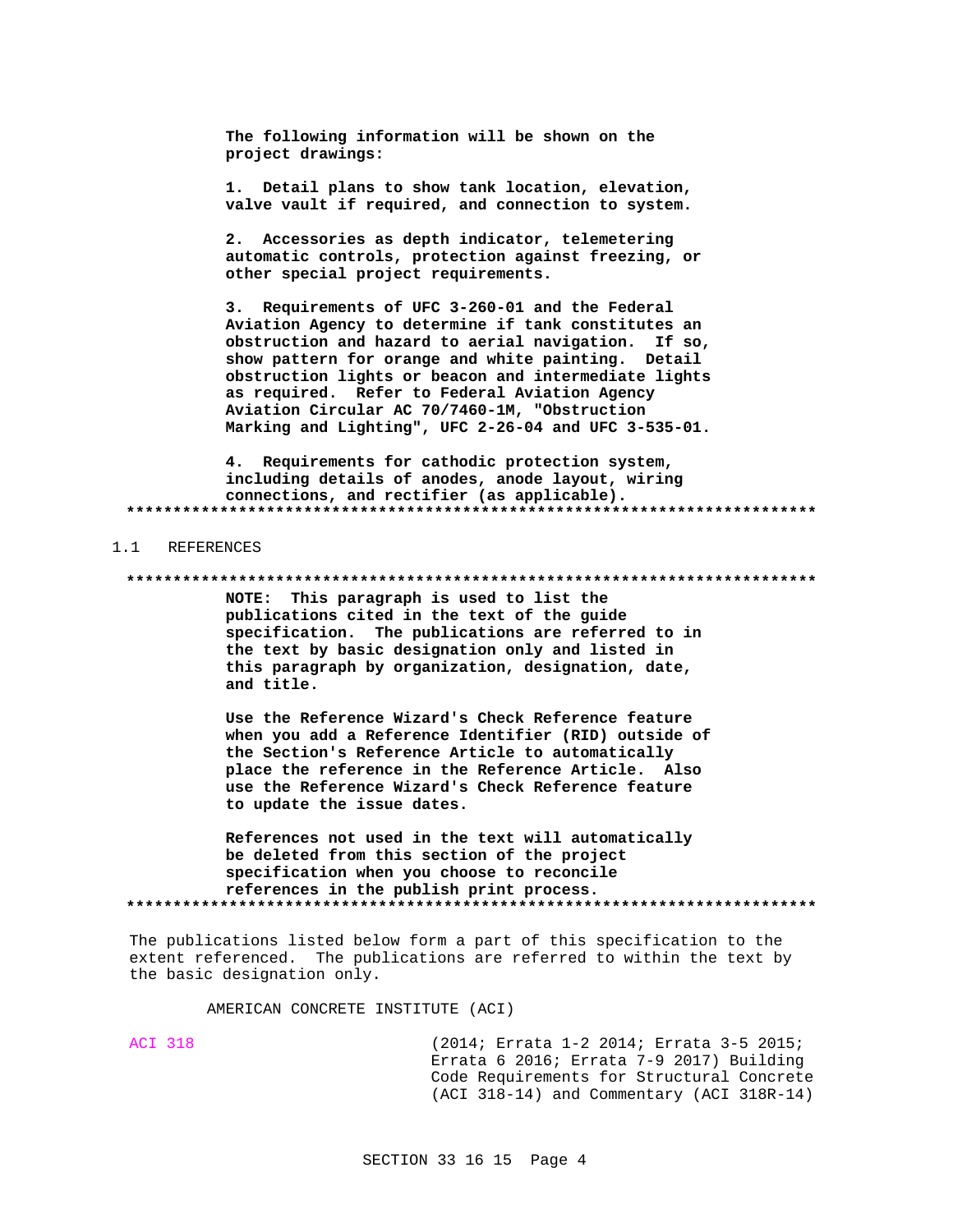|                                         |                     | AMERICAN INSTITUTE OF STEEL CONSTRUCTION (AISC)                                                                        |  |  |  |  |
|-----------------------------------------|---------------------|------------------------------------------------------------------------------------------------------------------------|--|--|--|--|
| <b>AISC 325</b>                         |                     | (2017) Steel Construction Manual                                                                                       |  |  |  |  |
|                                         |                     | AMERICAN SOCIETY OF CIVIL ENGINEERS (ASCE)                                                                             |  |  |  |  |
| <b>ASCE 7-16</b>                        |                     | (2017; Errata 2018; Supp 1 2018) Minimum<br>Design Loads and Associated Criteria for<br>Buildings and Other Structures |  |  |  |  |
|                                         |                     | AMERICAN SOCIETY OF MECHANICAL ENGINEERS (ASME)                                                                        |  |  |  |  |
|                                         | <b>ASME B16.3</b>   | (2021) Malleable Iron Threaded Fittings,<br>Classes 150 and 300                                                        |  |  |  |  |
|                                         | <b>ASME B16.4</b>   | (2021) Gray Iron Threaded Fittings;<br>Classes 125 and 250                                                             |  |  |  |  |
|                                         | <b>ASME B40.100</b> | (2013) Pressure Gauges and Gauge<br>Attachments                                                                        |  |  |  |  |
| AMERICAN WATER WORKS ASSOCIATION (AWWA) |                     |                                                                                                                        |  |  |  |  |
| AWWA B300                               |                     | (2018) Hypochlorites                                                                                                   |  |  |  |  |
| AWWA B301                               |                     | (2018) Liquid Chlorine                                                                                                 |  |  |  |  |
|                                         | AWWA C104/A21.4     | (2016) Cement-Mortar Lining for<br>Ductile-Iron Pipe and Fittings for Water                                            |  |  |  |  |
|                                         | AWWA C105/A21.5     | (2018) Polyethylene Encasement for<br>Ductile-Iron Pipe Systems                                                        |  |  |  |  |
|                                         | AWWA C110/A21.10    | (2012) Ductile-Iron and Gray-Iron Fittings<br>for Water                                                                |  |  |  |  |
|                                         | AWWA C111/A21.11    | (2017) Rubber-Gasket Joints for<br>Ductile-Iron Pressure Pipe and Fittings                                             |  |  |  |  |
|                                         | AWWA C115/A21.15    | (2020) Flanged Ductile-Iron Pipe With<br>Ductile-Iron or Gray-Iron Threaded Flanges                                    |  |  |  |  |
|                                         | AWWA C150/A21.50    | (2014) Thickness Design of Ductile-Iron<br>Pipe                                                                        |  |  |  |  |
|                                         | AWWA C151/A21.51    | (2017) Ductile-Iron Pipe, Centrifugally<br>Cast                                                                        |  |  |  |  |
| AWWA C500                               |                     | (2019) Metal-Seated Gate Valves for Water<br>Supply Service                                                            |  |  |  |  |
| AWWA C504                               |                     | (2015) Standard for Rubber-Seated<br>Butterfly Valves                                                                  |  |  |  |  |
| AWWA C508                               |                     | (2017) Swing-Check Valves for Waterworks<br>Service, 2 In. Through 48-In. (50-mm<br>Through 1,200-mm) NPS              |  |  |  |  |
| AWWA C600                               |                     | (2017) Installation of Ductile-Iron Mains                                                                              |  |  |  |  |

SECTION 33 16 15 Page 5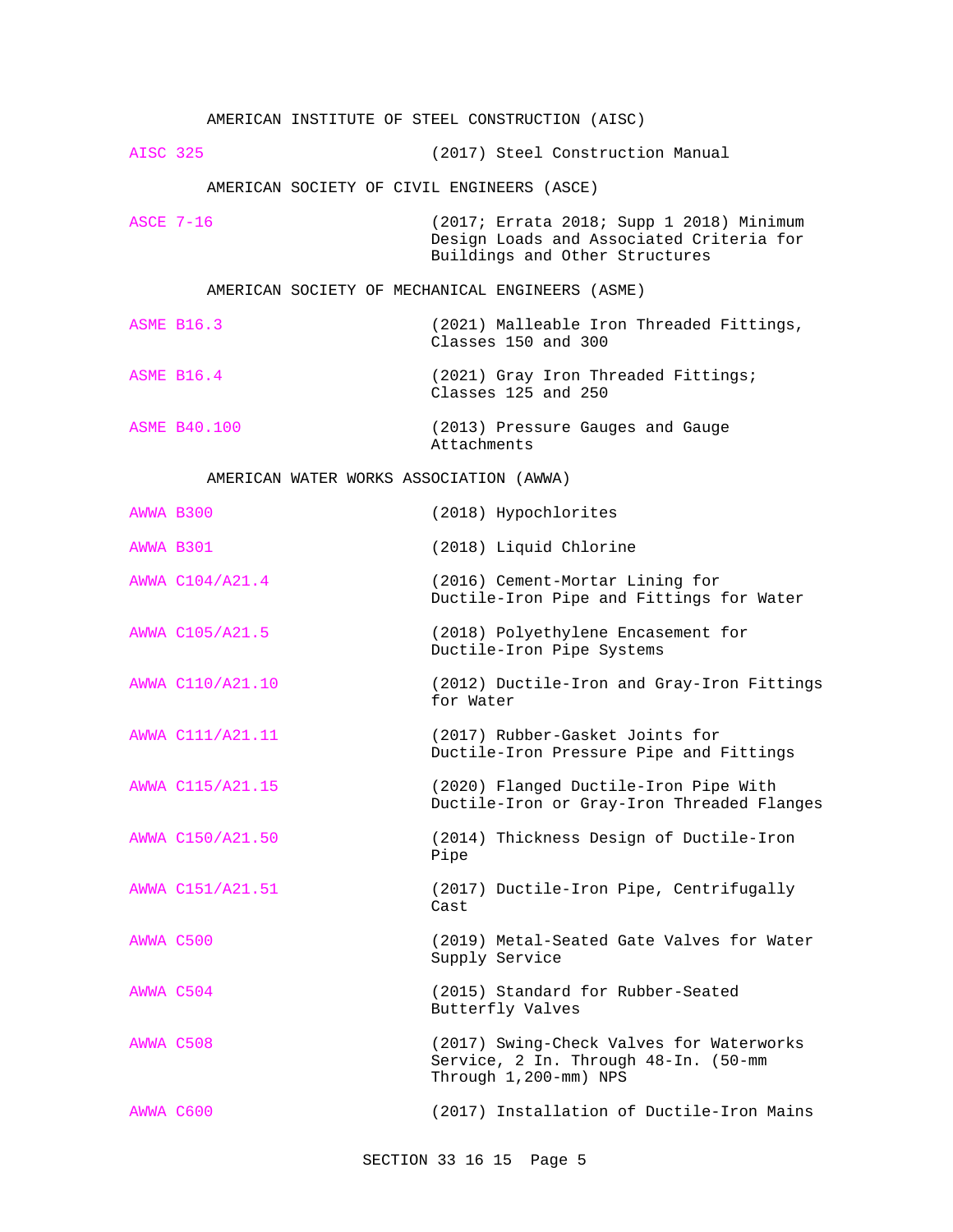and Their Appurtenances AWWA C652 (2019) Disinfection of Water-Storage Facilities AWWA D100 (2021) Welded Steel Tanks for Water Storage AWWA D103 (2019) Factory-Coated Bolted Steel Tanks for Water Storage AMERICAN WELDING SOCIETY (AWS) AWS D1.1/D1.1M (2020; Errata 1 2021) Structural Welding Code - Steel AWS D1.3/D1.3M (2018) Structural Welding Code - Sheet Steel ASTM INTERNATIONAL (ASTM) ASTM A48/A48M (2003; R 2021) Standard Specification for Gray Iron Castings ASTM A53/A53M (2020) Standard Specification for Pipe, Steel, Black and Hot-Dipped, Zinc-Coated, Welded and Seamless MANUFACTURERS STANDARDIZATION SOCIETY OF THE VALVE AND FITTINGS INDUSTRY (MSS) MSS SP-80 (2019) Bronze Gate, Globe, Angle and Check Valves NATIONAL FIRE PROTECTION ASSOCIATION (NFPA) NFPA 22 (2018) Standard for Water Tanks for Private Fire Protection NSF INTERNATIONAL (NSF) NSF/ANSI 61 (2020) Drinking Water System Components - Health Effects U.S. FEDERAL AVIATION ADMINISTRATION (FAA) FAA AC 150/5345-43 (2019; Rev J) Specification for Obstruction Lighting Equipment 1.2 SUBMITTALS **\*\*\*\*\*\*\*\*\*\*\*\*\*\*\*\*\*\*\*\*\*\*\*\*\*\*\*\*\*\*\*\*\*\*\*\*\*\*\*\*\*\*\*\*\*\*\*\*\*\*\*\*\*\*\*\*\*\*\*\*\*\*\*\*\*\*\*\*\*\*\*\*\*\* NOTE: Review submittal description (SD) definitions in Section 01 33 00 SUBMITTAL PROCEDURES and edit**

**the following list, and corresponding submittal items in the text, to reflect only the submittals required for the project. The Guide Specification technical editors have classified those items that require Government approval, due to their complexity or criticality, with a "G." Generally, other**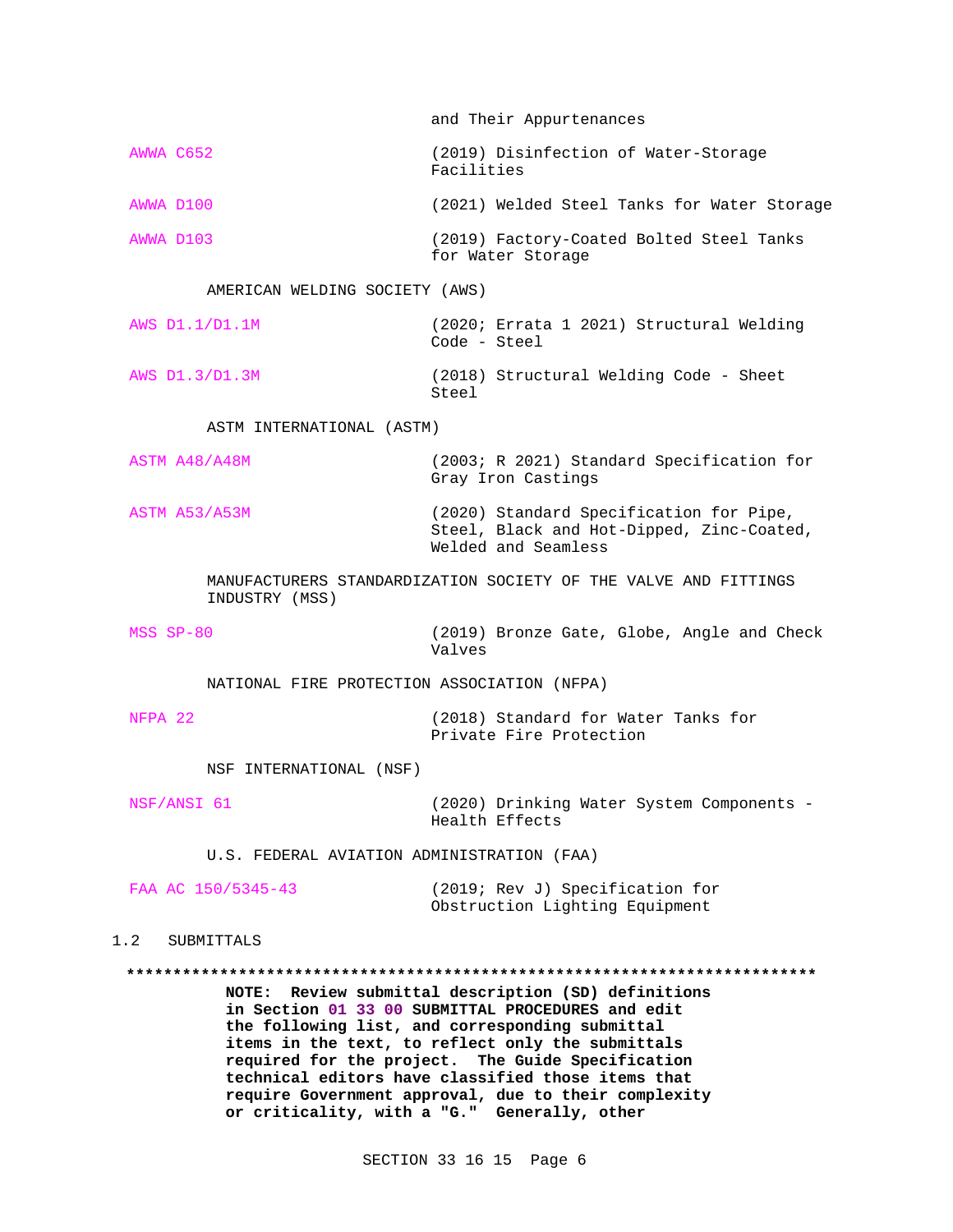submittal items can be reviewed by the Contractor's Quality Control System. Only add a "G" to an item, if the submittal is sufficiently important or complex in context of the project.

For Army projects, fill in the empty brackets following the "G" classification, with a code of up to three characters to indicate the approving authority. Codes for Army projects using the Resident Management System (RMS) are: "AE" for Architect-Engineer; "DO" for District Office (Engineering Division or other organization in the District Office); "AO" for Area Office; "RO" for Resident Office; and "PO" for Project Office. Codes following the "G" typically are not used for Navy, Air Force, and NASA projects.

The "S" classification indicates submittals required as proof of compliance for sustainability Guiding Principles Validation or Third Party Certification and as described in Section 01 33 00 SUBMITTAL PROCEDURES.

Choose the first bracketed item for Navy, Air Force and NASA projects, or choose the second bracketed item for Army projects. 

Government approval is required for submittals with a "G" or "S" classification. Submittals not having a "G" or "S" classification are [for Contractor Quality Control approval.][for information only. When used, a code following the "G" classification identifies the office that will review the submittal for the Government.] Submit the following in accordance with Section 01 33 00 SUBMITTAL PROCEDURES:

SD-01 Preconstruction Submittals

Manufacturer's Qualifications; G[, [\_\_\_\_]]

SD-02 Shop Drawings

Detail Drawings; G[, [\_\_\_\_]]

Tank Installation; G[, [\_\_\_\_]]

Piping and Valve Installation; G[, [\_\_\_\_]]

SD-03 Product Data

Manufacturer's Technical Literature; G[, [\_\_\_\_]]

System Description; G[, [\_\_\_\_]]

Foundations; G[, [\_\_\_\_]]

Heating System; G[, [\_\_\_\_]]

Alarm System; G[, [\_\_\_\_]]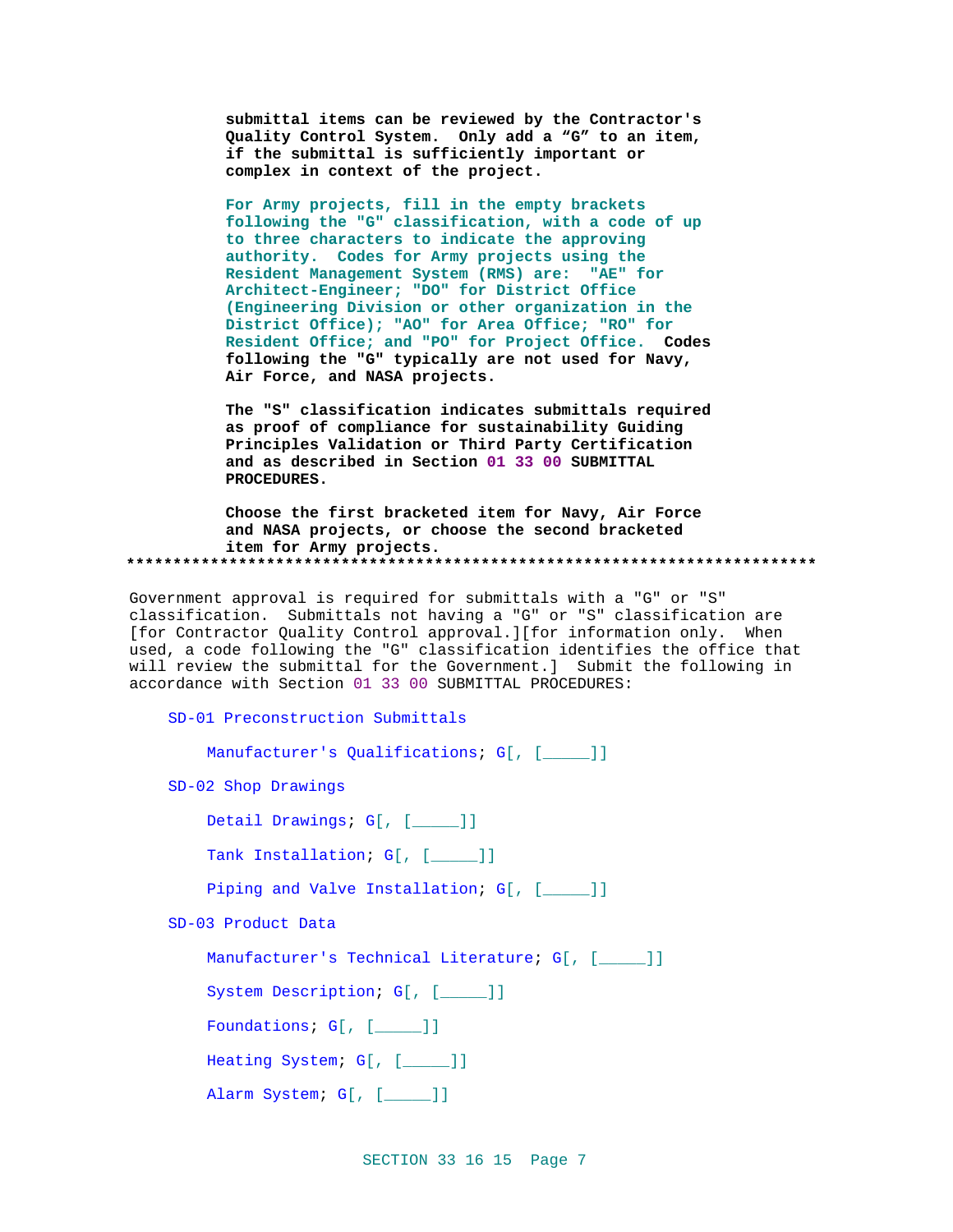```
Disinfection Procedures; G[, [ ____]]
    Valves; G[, [_____]]
    Pipe, Fittings, Joints and Couplings; G[, [_____]]
    Joint Sealants and Gaskets; G[, [_____]]
SD-05 Design Data
    Manufacturer's Design Analysis; G[, [_____]]
    Foundation Design Analysis; G[, [____]]
SD-06 Test Reports
    Tank Installation; G[, [____]]
    Testing of Valves and Piping; G[, [____]]
    Hydrostatic Test; G[, [_____]]
    Leak Test; G[, [_____]]
SD-07 Certificates
    Tank Coating System; G[, [____]]
    Pipe Lining and Coating; G[, [____]]
SD-08 Manufacturer's Instructions
    Shipping, Handling, and Storage; G[, [____]]
```
1.3 QUALITY ASSURANCE

# 1.3.1 Manufacturer's Qualifications

The manufacturer and installer must demonstrate a minimum 10 years of experience in the manufacturing and construction of [elevated] [standpipe] [reservoir] steel water storage tanks. Manufacturer must be able to demonstrate experience through the design and construction of at least 5 completed projects of similar type and size with references with current position, address, and contact information.

Provide certified manufacturer's design analysis, detail drawings, and foundation design analysis by an authorized licensed engineer in the geographical area where construction will take place, having a minimum 4 years of experience as an engineer knowledgeable in design and analyses of steel storage tanks and its foundations. Submit a certificate signed by a registered professional engineer, providing the following information:

- a. Description of the structural design loading conditions used for the design of entire tank including the foundation.
- b. Description of the structural design method and codes used in establishing the allowable stresses and safety factors applied in the design.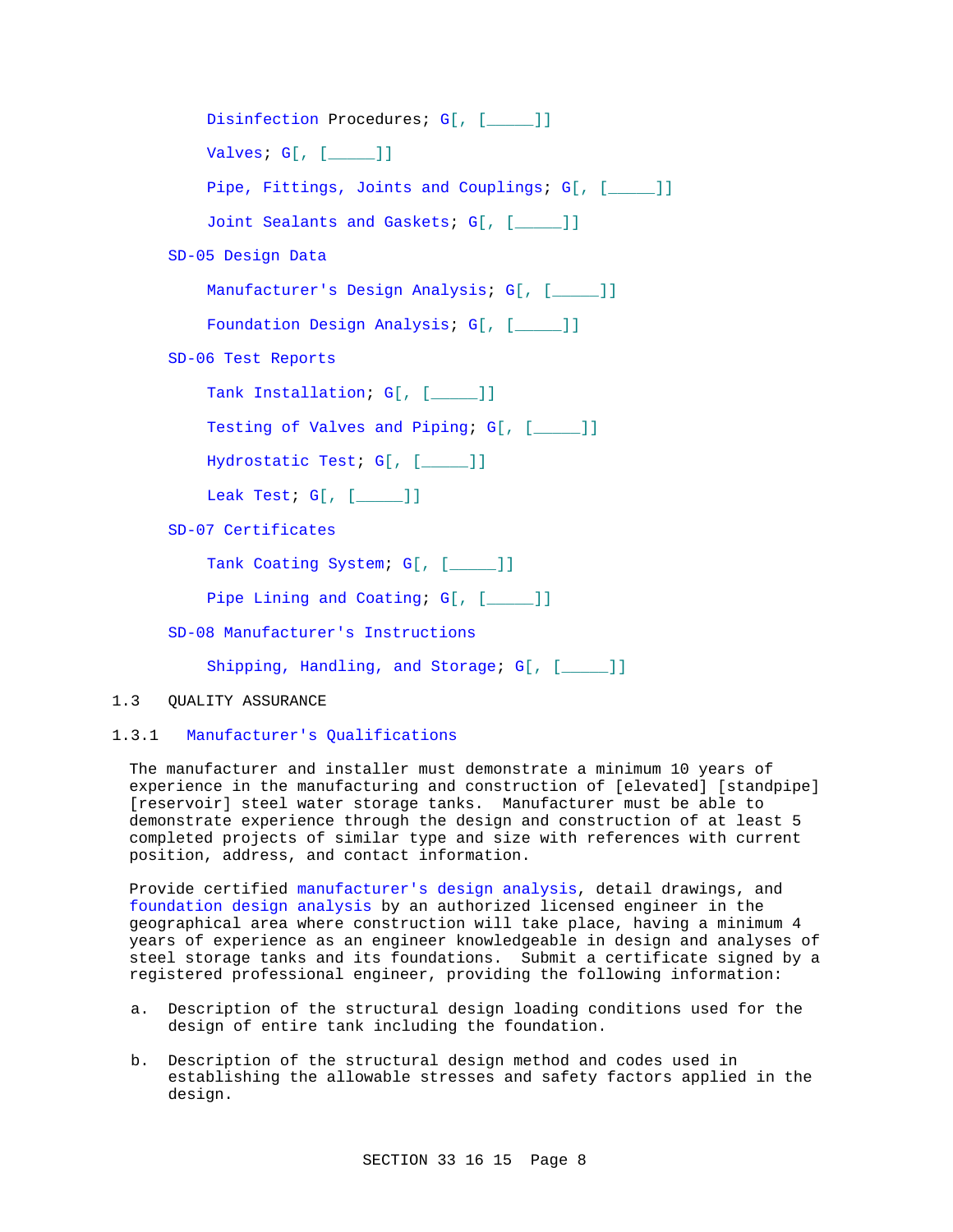- c. A statement verifying that the structural design has been checked by experienced engineers specializing in hydraulic structures.
- d. A statement verifying that the detail drawings have been checked by experienced engineers specializing in hydraulic structures to determine that they agree with the design calculations in member sizes, dimensions, and fabricating process as prescribed by applicable AWWA, ACI, and other applicable standards.
- 1.3.2 Welding Qualifications

Qualification of welding procedures, welders, and welding operators must be in accordance with Section 8.2 of AWWA D100 or AWWA D103 and AWS D1.1/D1.1M and AWS D1.3/D1.3M.

1.3.3 Tank Coating System Certifications

Coating materials for interior applications and all other materials which will be in normal contact with potable water must conform to NSF/ANSI 61. Certification by an independent third-party organization that all interior coatings and materials that come in contact with potable water must comply with NSF/ANSI 61 must be provided.

## 1.4 SHIPPING, HANDLING, AND STORAGE

Deliver paint in unopened containers with unbroken seals and labels showing designated name, specification number, color, directions for use, manufacturer, and date of manufacture, legible and intact at time of use. Handle and store water storage tank systems, components, and parts to prevent distortions and other damage that could affect their structural, mechanical, or electrical integrity. Replace damaged items that cannot be restored to original condition. Store items subject to deterioration by exposure to elements, in a well-drained location, protected from weather, and accessible for inspection and handling.

# PART 2 PRODUCTS

- 2.1 SYSTEM DESCRIPTION
- 2.1.1 Design Requirements

## **\*\*\*\*\*\*\*\*\*\*\*\*\*\*\*\*\*\*\*\*\*\*\*\*\*\*\*\*\*\*\*\*\*\*\*\*\*\*\*\*\*\*\*\*\*\*\*\*\*\*\*\*\*\*\*\*\*\*\*\*\*\*\*\*\*\*\*\*\*\*\*\*\*\***

**NOTE: When required by the corrosive nature of stored water, lack of proper maintenance facilities, or by climatic conditions, this paragraph will be modified to provide for a corrosion allowance per AWWA D100 or AWWA D103.**

**The capacity of the tank will be based on calculations according to UFC 3-230-01 WATER STORAGE, DISTRIBUTION, AND TRANSMISSION. The elevation at the top of the foundation will be not less than 200 mm 8 inches above the finished grade.**

**UFC 3-301-01 Chapter 5 "NON BUILDING STRUCTURES" Section 5-3 states the design of tanks for storage must be per AWWA. The design loads must be in accordance with AWWA, ASCE 7, IBC, and local codes whichever controls. Tanks for fire protection**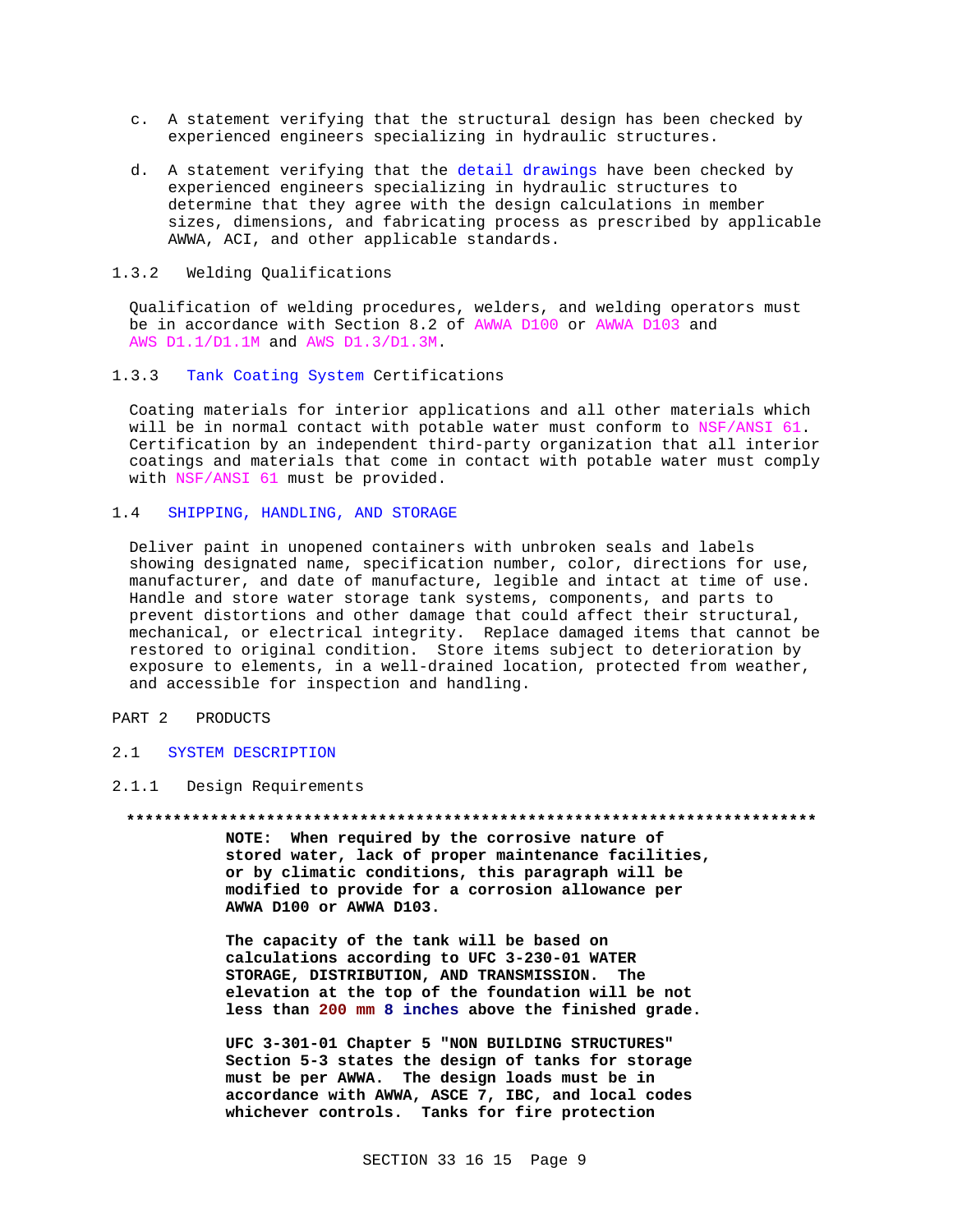## **service must also conform to NFPA 22. \*\*\*\*\*\*\*\*\*\*\*\*\*\*\*\*\*\*\*\*\*\*\*\*\*\*\*\*\*\*\*\*\*\*\*\*\*\*\*\*\*\*\*\*\*\*\*\*\*\*\*\*\*\*\*\*\*\*\*\*\*\*\*\*\*\*\*\*\*\*\*\*\*\***

The design, fabrication, and erection of the [elevated] [standpipe] [reservoir] steel water storage tank must be in accordance with the requirements of AWWA D100 or AWWA D103 and ASCE 7-16. Submit design analyses and manufacturer's technical literature.

The following data and information are supplied as a basis for design and erection of the tank and appurtenances:

Tank Capacity and Dimensions

| a.             | Top Capacity Level (TCL)         |  |
|----------------|----------------------------------|--|
|                | b. Bottom Capacity Level (BCL)   |  |
| $\mathsf{C}$ . | Head Range                       |  |
|                | d. Diameter                      |  |
|                | e. Tank Height                   |  |
|                | f. Top of Foundation Elevation   |  |
|                | Seismic Design Criteria          |  |
| a.             | Seismic Use Group                |  |
|                | b. Seismic Importance Factor, IF |  |
|                | c. Site Class                    |  |
| d.             | Ss I                             |  |

e. S1 [\_\_\_\_\_]

Design Wind Loading

a. Design Wind Speed, V [ ]

| b. Gust Factor, G    |  |
|----------------------|--|
| c. Importance Factor |  |
| d. Exposure Category |  |

Roof Design Loading

| a. Roof Live Load   |  |
|---------------------|--|
| b. Ground Snow Load |  |

# 2.1.2 Elevated Tank

Sizing and design of welded steel elevated tank must be in accordance with Section 4 of AWWA D100 and AISC 325. The tank must be a [multi-column] [pedosphere] [fluted column] of [double ellipsoidal type] [double-cone type] [spherical type] [spheroidal type] [the style shown] [or as approved]. [The welded steel tower supporting the tank must be constructed of structural shapes of the open type, or of tubular sections, to permit inspection and painting. The tower must be thoroughly braced with horizontal struts and diagonal ties. The tower columns may be vertical or inclined as the design may require. Main column splices must be as few as possible and must be located as near as practicable to the intersection of the centerline of the struts. Splice plates must be welded so as to hold the members in line and transmit any tension or shearing stresses to which the members may be subjected. The connections of the tank, with the columns must be made to distribute the load properly over the column sections and over the shell of the tank.] [The single-pedestal supporting the tank must be all welded steel, cylindrical column with the transition at the top and bottom of the pedestal in accordance with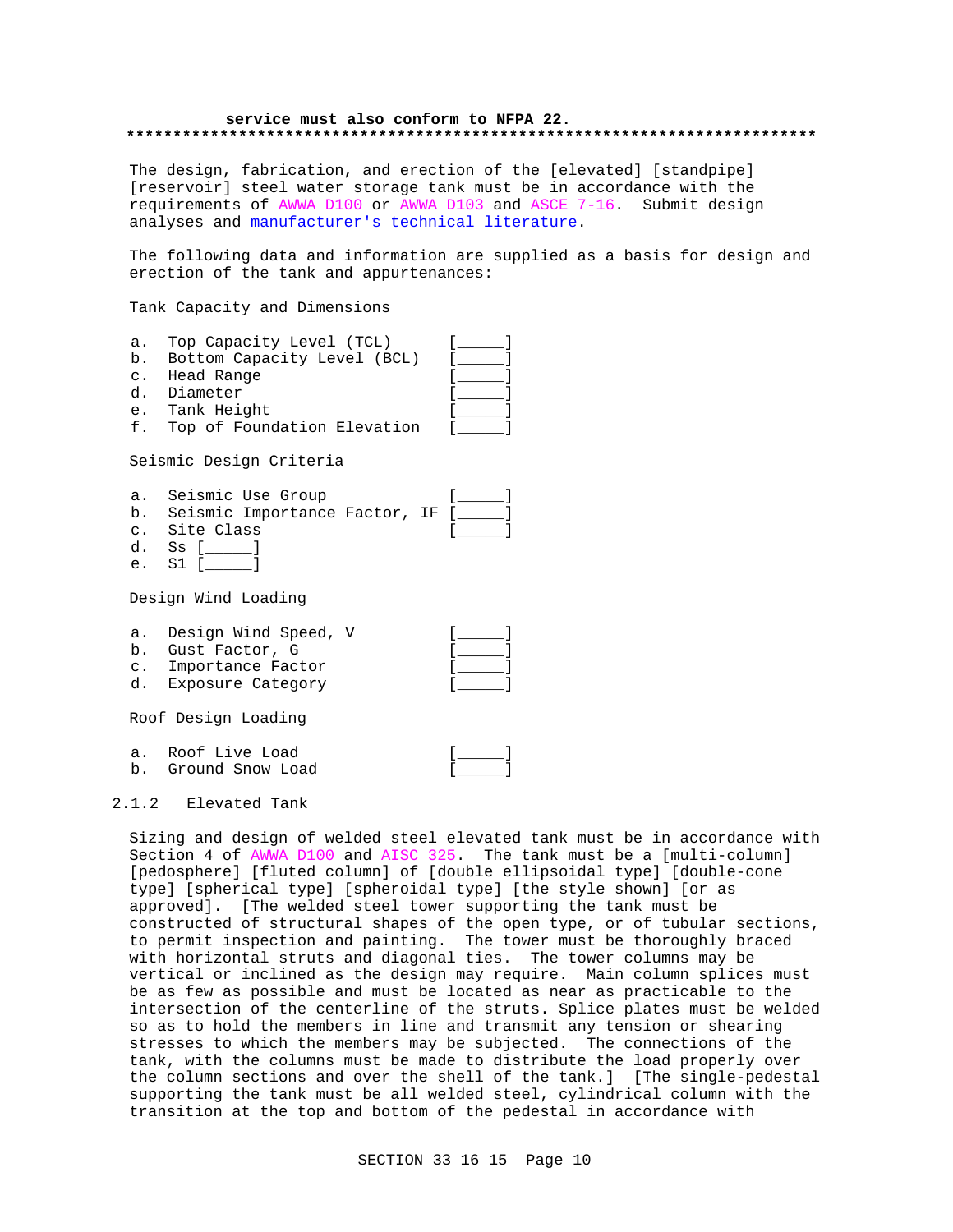manufacturer standard.]

### $2.1.3$ [Standpipe][Reservoir]

The [standpipe] [reservoir] must have such standard shell height and diameter that will meet the requirements for the selected standard capacity and for the high-water level specified. The range between high and low water levels will be approximately [\_\_\_\_\_] mm feet. The [standpipe] [reservoir] must have [column supported cone roof] [clear span self-supporting [cone roof,] [toriconical roof,] [umbrella roof,] [dome roof, or] [ellipsoidal roof,] [aluminum dome roof,] as approved]. The [standpipe] [reservoir] must be of welded or bolted construction designed in accordance with AWWA D100 or AWWA D103 and AISC 325.

#### $2.1.4$ Foundation

Foundation design and construction must be in accordance with [Section 12 of AWWA D100] [Section 13 of AWWA D103] and ACI 318. The foundation design must be based on recommendations provided in the Geotechnical investigation included with the Contract Documents. Recommendations for the foundation type, foundation depth, and design soil-bearing pressure are defined in this report.

#### $2.2$ MATERIALS

Provide materials conforming to the following requirements:

 $2.2.1$  $Step1$ 

> Comply with design requirements of Section 2 of AWWA D100 or Section 2 of AWWA D103 and AISC 325.

 $2.2.2$ Shop Fabrication

Section 9 of AWWA D100 or Section 7 of AWWA D103.

 $2.2.3$ Ductile-Iron Pipe

Pipe, fittings, joints and couplings for fluid conductors, except for overflow pipe, must be ductile-iron pipe and must be either of the following:

#### $2, 2, 3, 1$ Bell-and-Plain End Pipe

NOTE: See AWWA C150/A21.50 or C151 for thickness design of ductile iron pipe. Piping materials, other than ductile iron, conforming to Section 33 11 00 WATER UTILITY DISTRIBUTION PIPING may be used when warranted. 

AWWA C150/A21.50 and AWWA C151/A21.51, for not less than 1035 kPa 150 psi working pressure, unless otherwise shown or specified. Joints must be push-on or mechanical-joint conforming to AWWA C111/A21.11 with pressure rating equivalent to that of the pipe. Provide standard thickness cement mortar lined in accordance with AWWA C104/A21.4.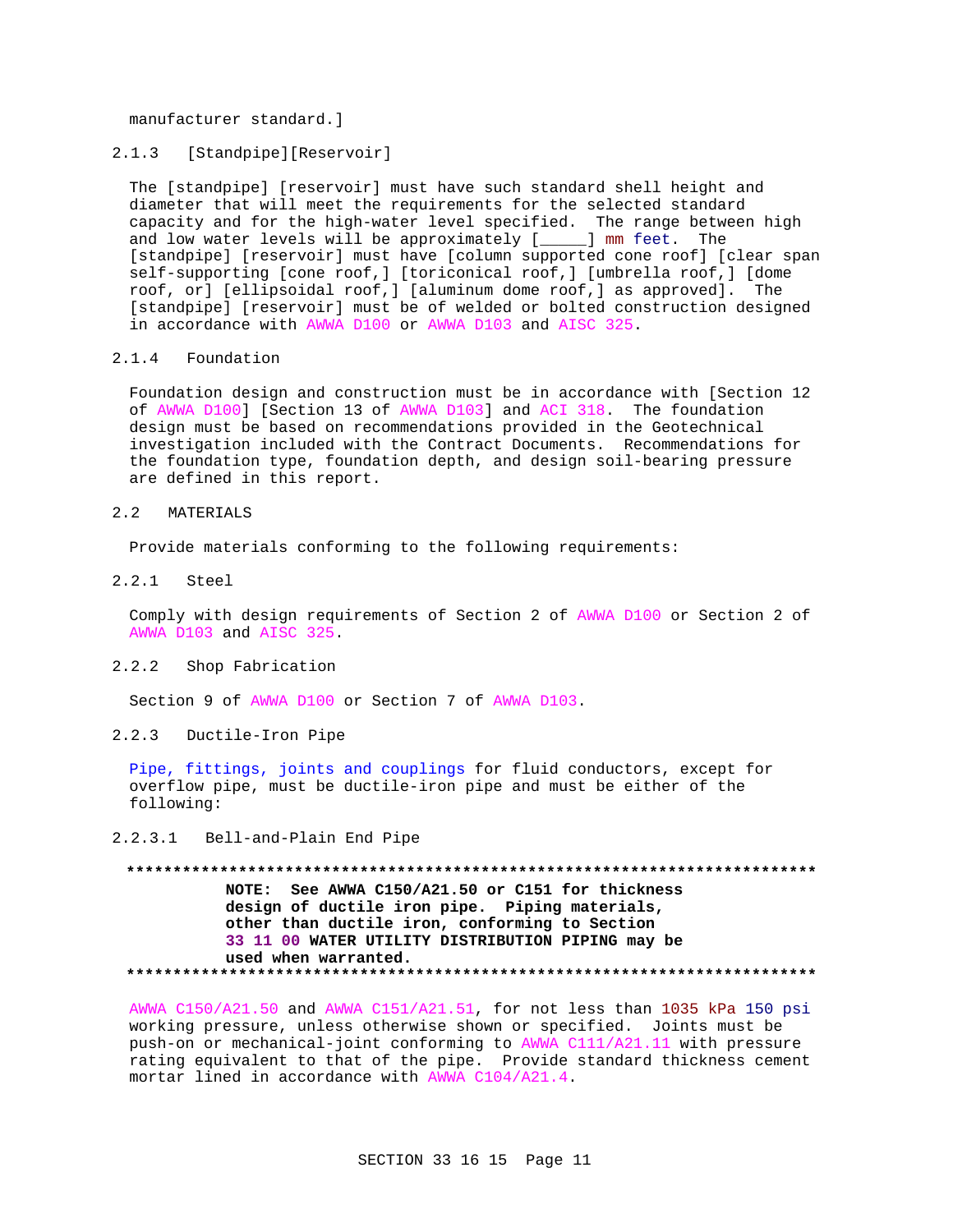# 2.2.3.2 Flanged Pipe

Flanged pipes must conform to the applicable portions of AWWA C110/A21.10, AWWA C115/A21.15 and AWWA C151/A21.51, for not less than 1035 kPa 150 psi working pressure, unless otherwise shown or specified. Pipe must have flanged ends in accordance with AWWA C115/A21.15. Provide standard thickness cement mortar lining in accordance with AWWA C104/A21.4.

- 2.2.4 Specials and Fittings (except for overflow pipe)
- 2.2.4.1 Ductile-Iron with Bell-and-Plain End

AWWA C110/A21.10 and AWWA C151/A21.51 for not less than 1035 kPa 150 psi working pressure, unless otherwise shown or specified. Provide standard thickness cement mortar lining in accordance with AWWA C104/A21.4.

2.2.4.2 Ductile-Iron with Flanged Ends

AWWA C110/A21.10 and AWWA C151/A21.51 for not less than 1035 kPa 150 psi working pressure unless otherwise shown or specified. Fittings must have flanged ends in accordance with AWWA C110/A21.10. Provide standard thickness cement mortar lining in accordance with AWWA C104/A21.4.

## 2.2.4.3 Steel Piping

Pipe, ASTM A53/A53M, Standard Weight, zinc-coated for not less than 1035 kPa 150 psi working pressure unless otherwise shown or specified. Fittings, ASME B16.4, Class 125, zinc coated; or ASME B16.3, Class 150, zinc coated, threaded.

2.2.4.4 Joints Inside Valve Chamber

All joints inside the valve chamber must be flanged.

2.2.5 Valves

Provide all valves from one manufacturer.

# 2.2.5.1 Gate Valves

Gate valves must be opened by turning counterclockwise. Valves 80 mm 3 inches and larger must be stem type with joint ends compatible for the adjoining pipe conforming to AWWA C500. Valves smaller than 80 mm 3 inches must be all bronze and must conform to MSS SP-80, Type 1, class 150. Valves 80 mm 3 inches or larger located in valve chambers must be equipped with hand-operating wheels and must be flanged.

# 2.2.5.2 Rubber-Seated Butterfly Valves

Rubber-seated butterfly valves must be opened by turning counterclockwise. Valves must conform to AWWA C504. Body and disc must be cast iron, conforming to ASTM A48/A48M. Shaft must be 18-8 stainless steel. Resilient seat must be bonded to the valve body. Butterfly valves must be stainless steel to rubber seated, tight closing type. Flanged-end valves are required in valve chamber. Provide a union or sleeve-type coupling in the chamber to permit removal.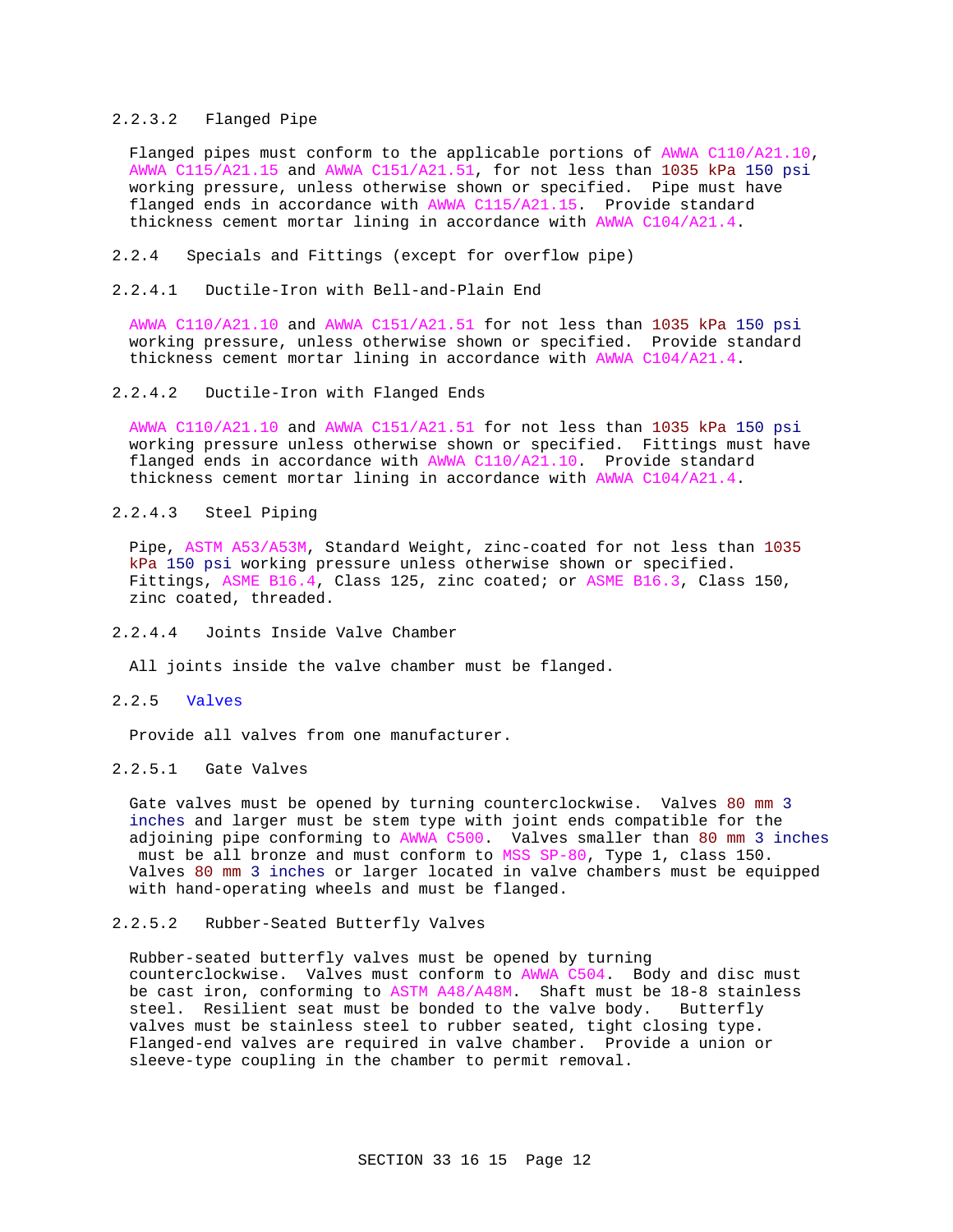# 2.2.5.3 Check Valves

Check valves must conform to AWWA C508 and be of the horizontal swing-check type, suitable for the purpose and the operating conditions. The body must be cast iron with flanged ends with pressure rating equivalent to that of the connecting pipe.

## 2.2.5.4 Altitude Valve

The supply to the [elevated tank] [standpipe] [reservoir] must be controlled by a one-way [\_\_\_\_\_] mm inch altitude valve, automatic in operation and accurately set to prevent overflow of the [elevated tank] [standpipe] [reservoir]. The valve must have flanged ends and a heavy cast iron body, must be bronze fitted with renewable cups and seats, and must be designed without metal-to-metal seats. The valve must be cushioned when opening and closing to prevent water hammer or shock. Valves must be provided with a travel indicator to determine operating position. All necessary repairs and/or modifications other than replacement of the main valve body must be made possible without removing the valve from the pipeline.

# 2.2.6 Pressure Gauge

Pressure gauge of the direct-reading type, equipped with a shutoff cock, must be provided, in the valve chamber, on the tank side and on the discharge side of the check or altitude valve. Gauges must have 150 mm 6 inch dials, must be stem mounted, and must conform to ASME B40.100. Accuracy of gauges must be Grade A or better. Gauges must be calibrated in kPa and psi psi in not more than10 kPa and psi 2 psi increments from 0 to 350 kPa and 0 to 50 psi 0 to 50 psi in excess of the normal operating pressure at the tank.

# 2.2.7 Joint Sealants and Gaskets

The lap joint sealant must be a one component, moisture cured, polyurethane compound in accordance with Section 4.10 of AWWA D103. The sealant must be suitable for contact with potable water must comply with NSF/ANSI 61. Neoprene gaskets and tape type sealer must not be used in liquid contacting surfaces.

## 2.3 ASSEMBLIES

### **\*\*\*\*\*\*\*\*\*\*\*\*\*\*\*\*\*\*\*\*\*\*\*\*\*\*\*\*\*\*\*\*\*\*\*\*\*\*\*\*\*\*\*\*\*\*\*\*\*\*\*\*\*\*\*\*\*\*\*\*\*\*\*\*\*\*\*\*\*\*\*\*\*\***

**NOTE: The following tank accessories and assemblies must be coordinated for the specific type of tank being specified. Other components may need to be included based on service, maintenance, and operational needs of the facility.**

**Adequate accessibility must be provided to the exterior of the tank for maintenance, inspection and painting. This may include items such as walkways, safety railing, tie-off anchors for scaffolding or rope inspections.**

**Adequate access, ventilation, and supporting accessories to the interior of tank must be provided to facilitate tank maintenance, inspection, painting, and for sanitizing and cleaning for**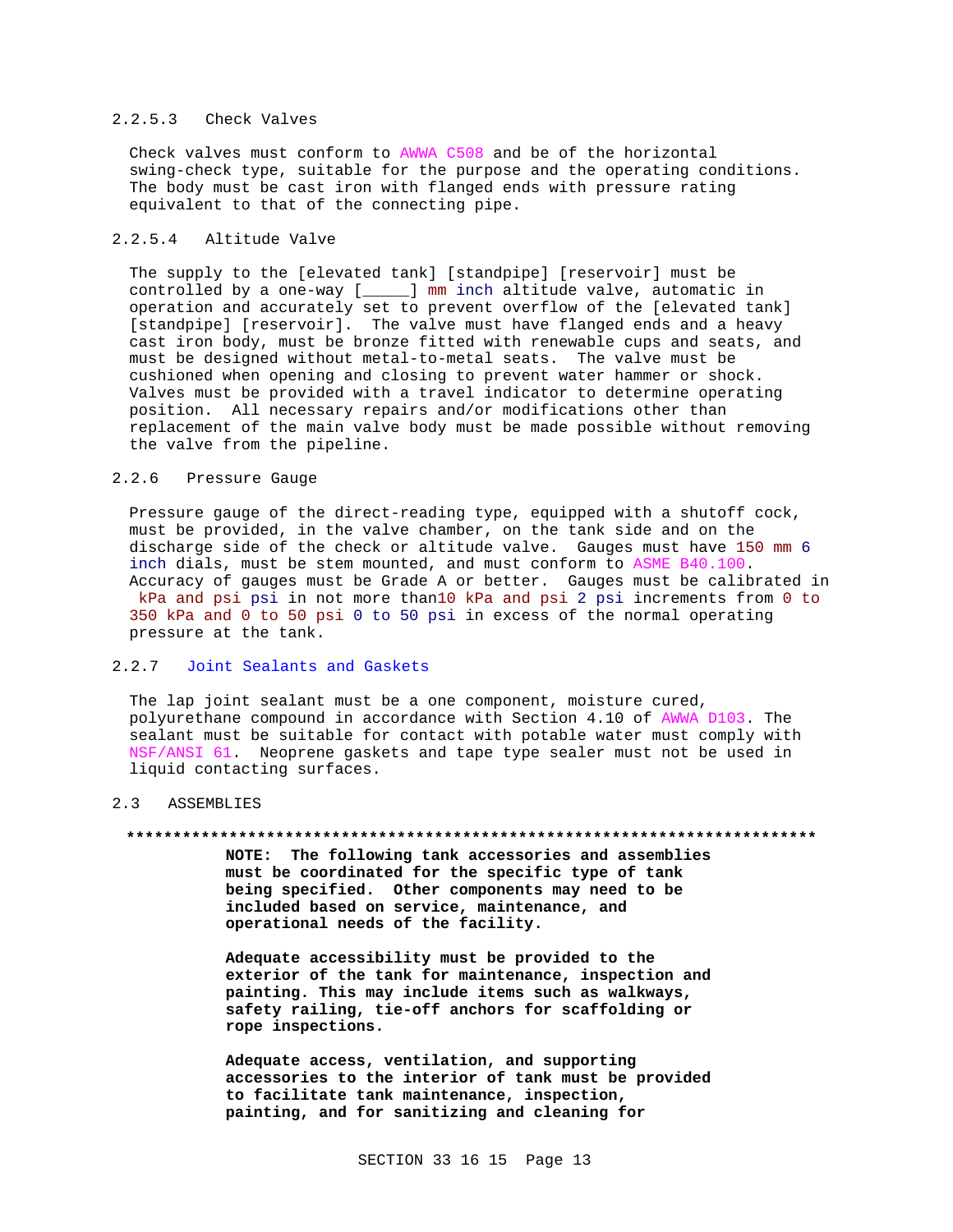## environmental contamination such as Legionella.

2.3.1 Tank Accessories

Section [5][7] of AWWA D100 or Section 7 of AWWA D103 and as specified. Additional requirements for accessories are as follows:

### 2.3.1.1 Steel Riser

# NOTE: The minimum riser diameter must be 910 mm 36 inches in localities where freezing temperatures occur. Riser diameter equal to or greater than 36 inches must have a manhole located 3 feet above the base.

Center steel riser must conform to Section 5.1 of AWWA D100 must not be less than [\_\_\_\_\_] mm inches in diameter. A safety grill must be provided at the top of the riser with an 18 inch by 18 inch hinged door. [ A minimum 18 x 24 inch elliptical access manhole must be provided approximately 3 feet above the base of the wet riser. The hatch must open inward.l

## 2.3.1.2 Roof Hatches

Provide two access hatches 180 degrees apart on the roof of the tank. One hatch must be 30 inch diameter and allow access from the roof to the interior of the tank. The hatch will be hinged and equipped with a hasp for locking. The hatch cover must have a 2 inch downward edge. The second hatch will be 24 inch diameter and flanged with a removable cover so constructed that an exhaust fan may be connected for ventilation during inspection, maintenance, painting, and cleaning operations. The openings must have a minimum 4 inch curb

### $2.3.1.3$ Tank Vent

Clog resistant tank vent must be centrically located on the tank roof above the maximum weir crest elevation. The vent must conform to Section 5.5 or 7.5 of AWWA D100 or Section 7.7 of AWWA D103. The tank vent must have an intake and relief capacity sufficient to ensure that excessive pressure or vacuum, either entering or leaving the tank, will not be developed during maximum flow rate. The vent will be tank manufacturer's standard mushroom type constructed with corrosion resistant screen to prevent the ingress of wind driven debris, insects, birds and animals. The vent must be designed to ensure fail-safe operation in the event that screen frosts over or otherwise clogged and the bottom of the screen must be sufficiently elevated for snow consideration in the area

# 2.3.1.4 Overflow

The overflow for the tank must consist of an overflow weir box and [stub overflow] [outside drop pipe, adequately supported and] capable of discharging at a rate of [\_\_\_\_] L/second gpm with [\_\_\_\_] mm inches of head [, without the water level exceeding [\_\_\_\_]]. [The top of the weir must be [\_\_\_\_] mm inches below [\_\_\_\_].] [The weir must be located as indicated.] The [stub overflow must be steel, ASTM A53/A53M or equal,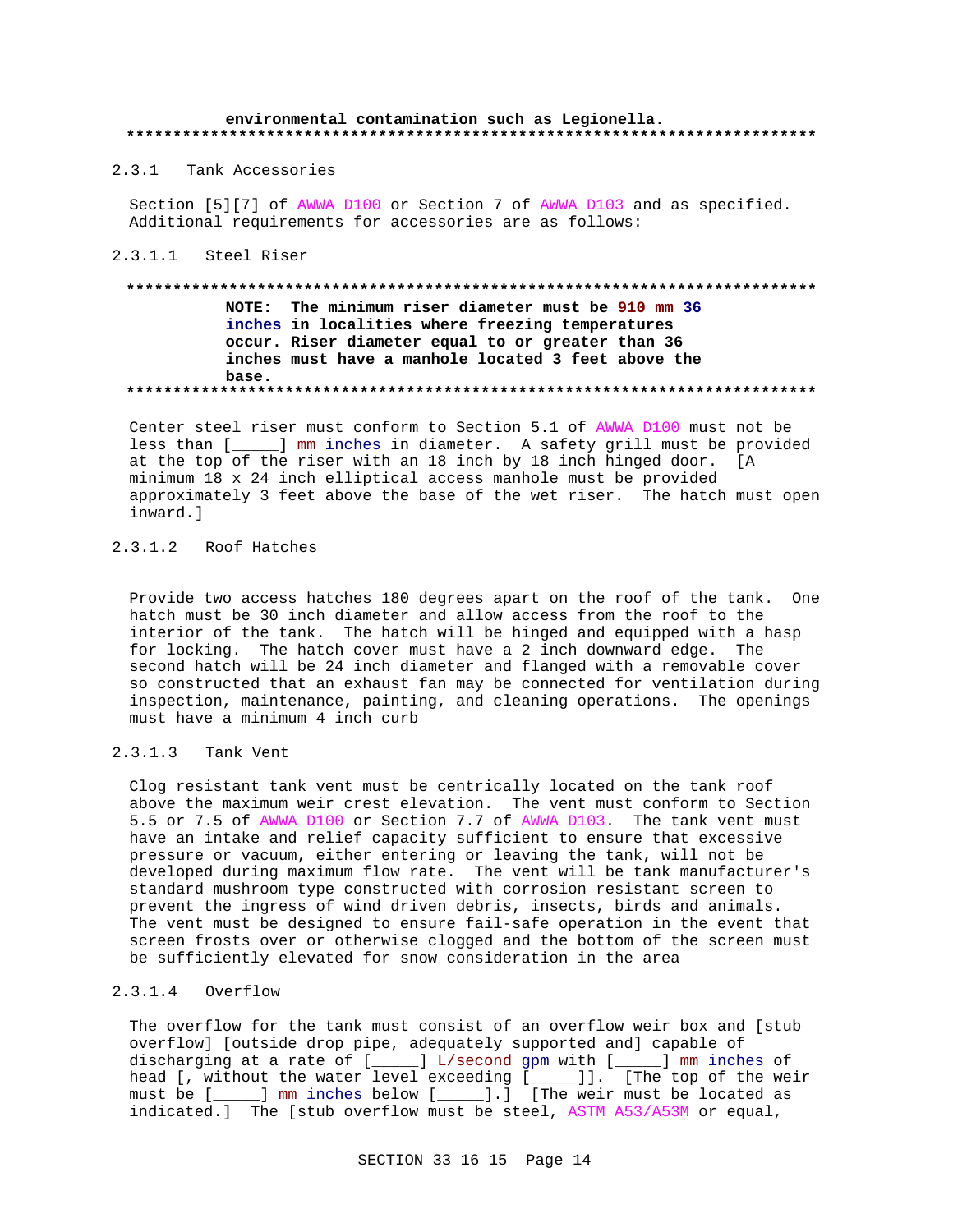must project at least 12 inches from the shell, and must be fitted with a screen] [overflow pipe must be steel, ASTM A53/A53M or equal, and must terminate 300 to 600 mm 1 to 2 feet above grade not to be obstructed by snow or ground clutter and must be fitted with a flapper valve or course corrosion-resistant screen to prevent ingress of animals and insects].

## 2.3.1.5 Shell Access Manholes

Number, type, location, and size of manholes must be as shown on the drawings.

## 2.3.1.6 Pipe Connections

Number, type, location, load, and size of pipe connections must be as shown on the drawings. Inlet pipe connections to extend [\_\_\_\_\_] mm inches above tank bottom and must be provided with deflectors as shown on the drawings. Outlet pipe connections to extend [\_\_\_\_\_] mm inches above tank bottom and must be provided with vortex breakers as shown on the drawings. Pipe connections to the tank must include a flexible coupling outside the tank to allow for differential movement. Pipe connections through the shell must include protection from freezing and vandalism. Piping must allow for differential movement when the tank is filled and drained. Special flexible, extendable connections must be provided for tanks subject to seismic loads.

## 2.3.1.7 Ladders, Platforms, and Safety Devices

Ladders, platforms, and safety devices must be provided in accordance with Sections 7.4 of AWWA D100 or Sections 7.4 and 7.5 of AWWA D103. Location of ladders must be as shown on the drawings. Sections 7.4 of AWWA D100 and Sections 7.4 and 7.5 of AWWA D103 represent the minimum requirement. In addition, safety cage, rest platforms, roof platforms, roof ladder handrails, and other safety devices must be provided as required by federal or local laws or regulations.

# 2.3.1.8 Balconies

Provide a balcony a minimum of 600 mm 2 feet wide with a standard guard railing. Provide a structural steel railing with a top rail 1050 mm 42 inches above balcony platform with an intermediate rail halfway between. Guard rail must be capable of withstanding a force of 888 N 200 pounds applied in any direction. Install a steel toe board with minimum height of 100 mm 4 inches. Bottom of toe board must be a maximum 6 mm 1/4 inch from platform top. Extend guard rail and toe board entire length of balcony except where access openings are required. For balcony floors use diamond plates a minimum of 6 mm 1/4 inch thick, punched or drilled for drainage. [Equip access openings in guard rail with a gate which closes automatically.] Hatches through balcony floor must be counterbalanced or otherwise arranged to open from below.

## 2.3.2 Valve Chamber

Valve chamber must be sufficiently large to house all control valves and fittings; and allow for unobstructed maintenance and replacement. Pipes, valves, and fittings must be supported on concrete blocks where necessary. The valve chamber must be constructed to provide not less than [\_\_\_\_\_] mm feet of cover over the pipes. The valves and fittings must extend from the [standpipe] [reservoir] [riser pipe] connection to a point one length of pipe outside the valve chamber walls on the main or feed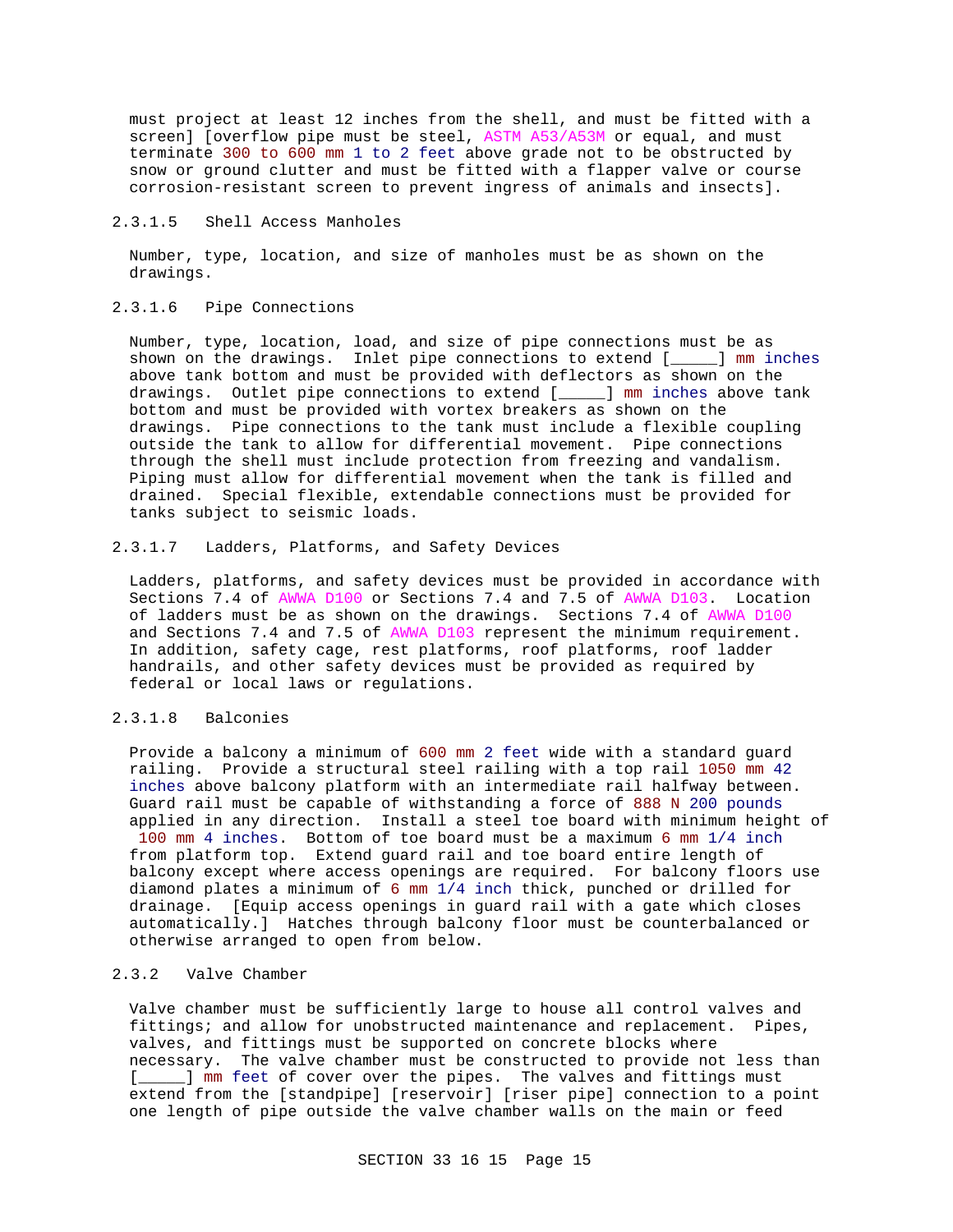line to the [elevated tank] [standpipe] [reservoir]; the drain line will be carried to an outlet as indicated on the drawings. The access manhole must be not less than 760 mm 30 inches in diameter.

2.3.3 Anchors for [Standpipe] [Reservoirs]

The following requirements must be met:

- a. An adequate number of anchors designed to prevent overturning for the maximum design uplift forces on the [standpipe] [reservoir] must be installed. If anchor bolts are used, the nominal diameter must not be less than 25 mm one inch, plus a corrosion allowance of at least 6 mm 1/4 inch on the diameter. If anchor straps are used, they must be pre-tensioned before welding to the tank shell.
- b. The anchor bolts must be a right angle bend, hook, or plate washer, while anchor straps must have only a plate welded to the bottom. The anchors must be inserted into the foundation to resist the computed uplift.
- c. Attachment of anchors to the shell must not add significant localized stresses to the shell. The method of attachment must consider the effects of deflection and rotation of the tank shell. Anchors must not be attached to the tank bottom. Attachment of the anchor bolts to the shell must be through stiffened chair-type assemblies or anchor rings of adequate size and height.
- 2.3.4 High and Low Water Level Alarm System

Provide high and low level devices for alarm monitoring and an intermediate device for tank water level status. All three water levels must be indicated by their respective pilot lights; green for high, amber for intermediate and red for low water levels, and a buzzer for low and high water levels. Buzzer and the respective pilot lights at high and low water levels must be energized while the high or low water level pilot device is actuated. Depressing a silencing button must silence the buzzer indicating the water level and must remain in OFF condition. The pilot light must remain energized. Resetting the pilot light must de-energize the pilot light and release the buzzer from its sealed-off condition.

### 2.3.5 Heating System

**\*\*\*\*\*\*\*\*\*\*\*\*\*\*\*\*\*\*\*\*\*\*\*\*\*\*\*\*\*\*\*\*\*\*\*\*\*\*\*\*\*\*\*\*\*\*\*\*\*\*\*\*\*\*\*\*\*\*\*\*\*\*\*\*\*\*\*\*\*\*\*\*\*\* NOTE: Water tanks subject to freezing (tanks that primarily serve fire protection systems and those where the daily consumption is small) must be provided with heating facilities in accordance with NFPA 22. The heating system must be of such capacity that the temperature of the coldest water in the tank or tank riser, or both, is maintained at or above 5.6 degrees C 42 degrees F during the coldest weather. \*\*\*\*\*\*\*\*\*\*\*\*\*\*\*\*\*\*\*\*\*\*\*\*\*\*\*\*\*\*\*\*\*\*\*\*\*\*\*\*\*\*\*\*\*\*\*\*\*\*\*\*\*\*\*\*\*\*\*\*\*\*\*\*\*\*\*\*\*\*\*\*\*\***

Provide tank heating to comply with NFPA 22 and with capacity to maintain 5.6 degrees C 42 degrees F at all times including coldest temperatures and lowest consumption.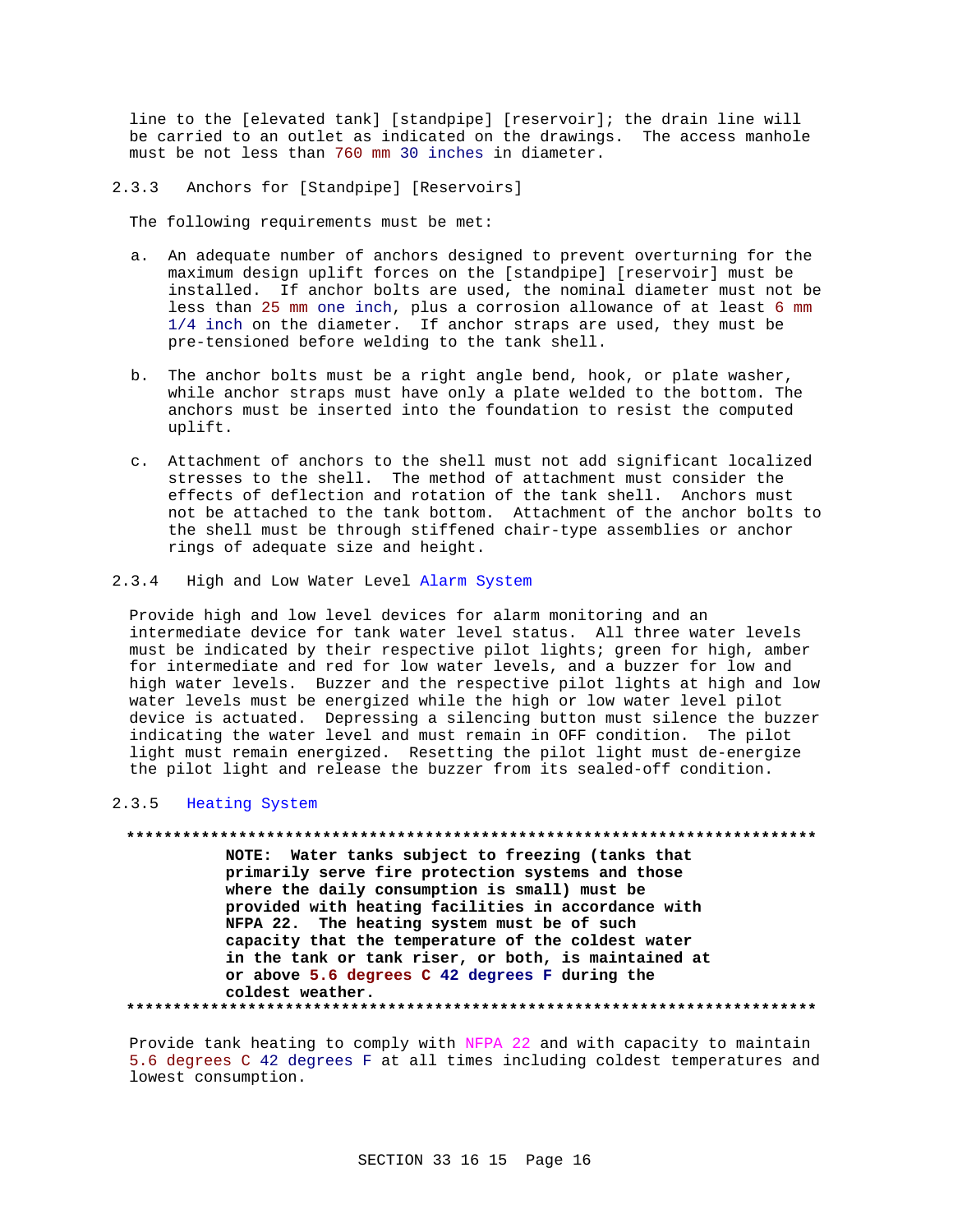## 2.4 COATINGS

 $2.4.1$ Tank Coating System for Welded Tanks

Provide exterior coating systems conforming to Section 09 97 13.27 HIGH PERFORMANCE COATING FOR STEEL STRUCTURES and interior coating systems conforming to Section 09 97 13.16 INTERIOR COATING OF WELDED STEEL WATER TANKS.

 $2.4.2$ Tank Coating System for Bolted Tanks

# NOTE: Bolted tanks are factory coated, interior and exterior. No field painting is needed other than repair to damaged areas. Where cathodic protection will be installed, electrical continuity must be established across the bolted joints to ensure proper cathodic protection system operation

As supplied by the manufacturer.

#### $2.5$ CONCRETE WORK

Concrete work must conform to Section 03 30 00 CAST-IN-PLACE CONCRETE.

2.6 CHLORINE

AWWA B300 for hypochlorites or AWWA B301 for liquid chlorine, mixed with water to give the solutions required in AWWA C652.

#### PART 3 EXECUTION

### 3.1 FOUNDATIONS

Foundations for the [standpipe] [reservoir] [tank columns and riser] and for the valve chamber must be constructed of concrete, reinforced where necessary, and designed in accordance with Sections 12 and 13.7 of AWWA D100 or Sections 13 and 14.5 of AWWA D103 for earth with a bearing value of [\_\_\_\_] MPa psf, at elevation [\_\_\_\_], and constructed in conformance with the applicable requirements of Section 03 30 00 CAST-IN-PLACE CONCRETE, except as shown or specified herein. A Type 1 or Type 2 foundation per AWWA D100 or AWWA D103 must be provided for the [standpipe] [reservoir].

#### $3.2$ EXCAVATING, FILLING, AND GRADING

Excavating, filling, and grading must conform to the applicable requirements of Section 31 00 00 EARTHWORK.

## 3.3 CATHODIC PROTECTION

### \*\*\*\*\*\*\*\*\*\*\*\*\*\*\* NOTE: Evaluate need for cathodic protection on an individual project basis.

Cathodic protection must be provided, conforming to Section 26 42 15 CATHODIC PROTECTION SYSTEM FOR THE INTERIOR OF STEEL WATER TANKS.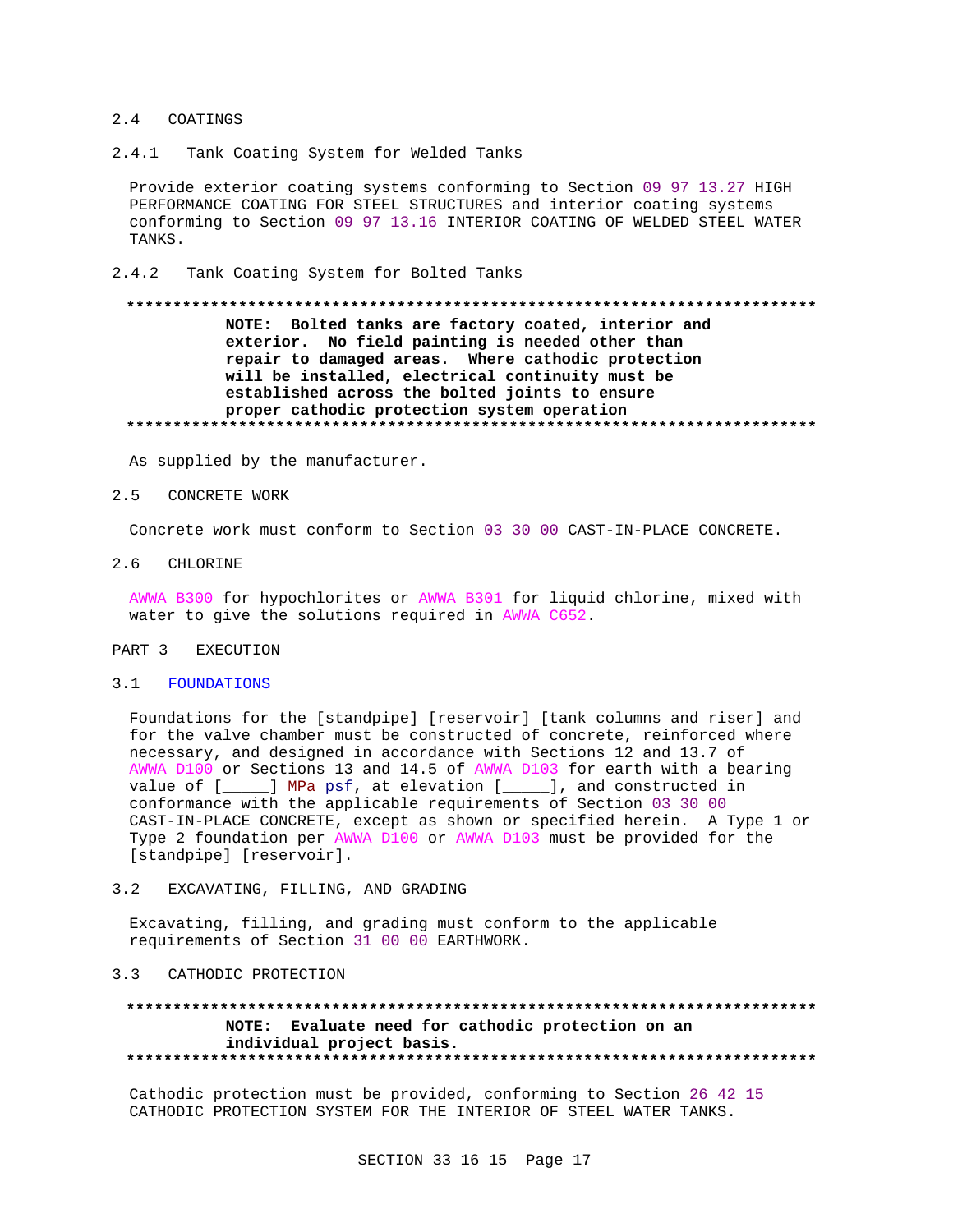#### $3.4$ LIGHTNING PROTECTION

# NOTE: Evaluate need for lightning protection on an individual project basis.

Lightning protection must be provided, conforming to Section 26 41 00 LIGHTNING PROTECTION SYSTEM.

## 3.5 OBSTRUCTION LIGHTING

# NOTE: Obstruction lighting will be included in the contract specifications only when required and will be detailed on the drawings, in accordance with UFC 3-535-01 or FAA AC 70/7460-1.

Obstruction lighting must be provided and installed as shown, and must conform to Section 26 56 20 AIRFIELD AND HELIPORT LIGHTING AND VISUAL NAVIGATION AIDS and FAA AC 150/5345-43.

#### $3.6$ TANK INSTALLATION

Submit detailed erection drawings, before proceeding with any fabrication. Complete drawings with details of steel, piping and valve installation, and concrete work, and of the assembling of items required for the total installation. Use standard welding symbols in accordance with AWS D1.1/D1.1M and AWS D1.3/D1.3M. Details of welded joints referenced on the drawings must be included. Tank installation must be in accordance with the following requirements:

### $3.6.1$ Welding

Section 8 of AWWA D100 or AWWA D103 and AWS D1.1/D1.1M and AWS D1.3/D1.3M.

3.6.2 Erection

Section 10 of AWWA D100 or AWWA D103 and in accordance with manufacturer's procedures using factory trained and certified erectors.

#### $3.6.3$ Inspections and Testing

Tank inspection and testing must be in accordance with Section 11 of AWWA D100 AWWA D103. Mill and shop inspections [are not required] [are required and must be performed by an approved commercial inspection agency]. Perform the radiographic inspections of the welded tank shell, the hydrostatic test and the vacuum box leak test of the tank bottom. Final hydrostatic and leak tests must be performed before painting of welded tanks.

## 3.7 PIPING INSTALLATION (EXCEPT FOR OVERFLOW PIPING)

## 3.7.1 General Guidelines

Where details of fabrication or installation are not shown on the drawings, installation must conform to Section 1 and 4 of AWWA C600.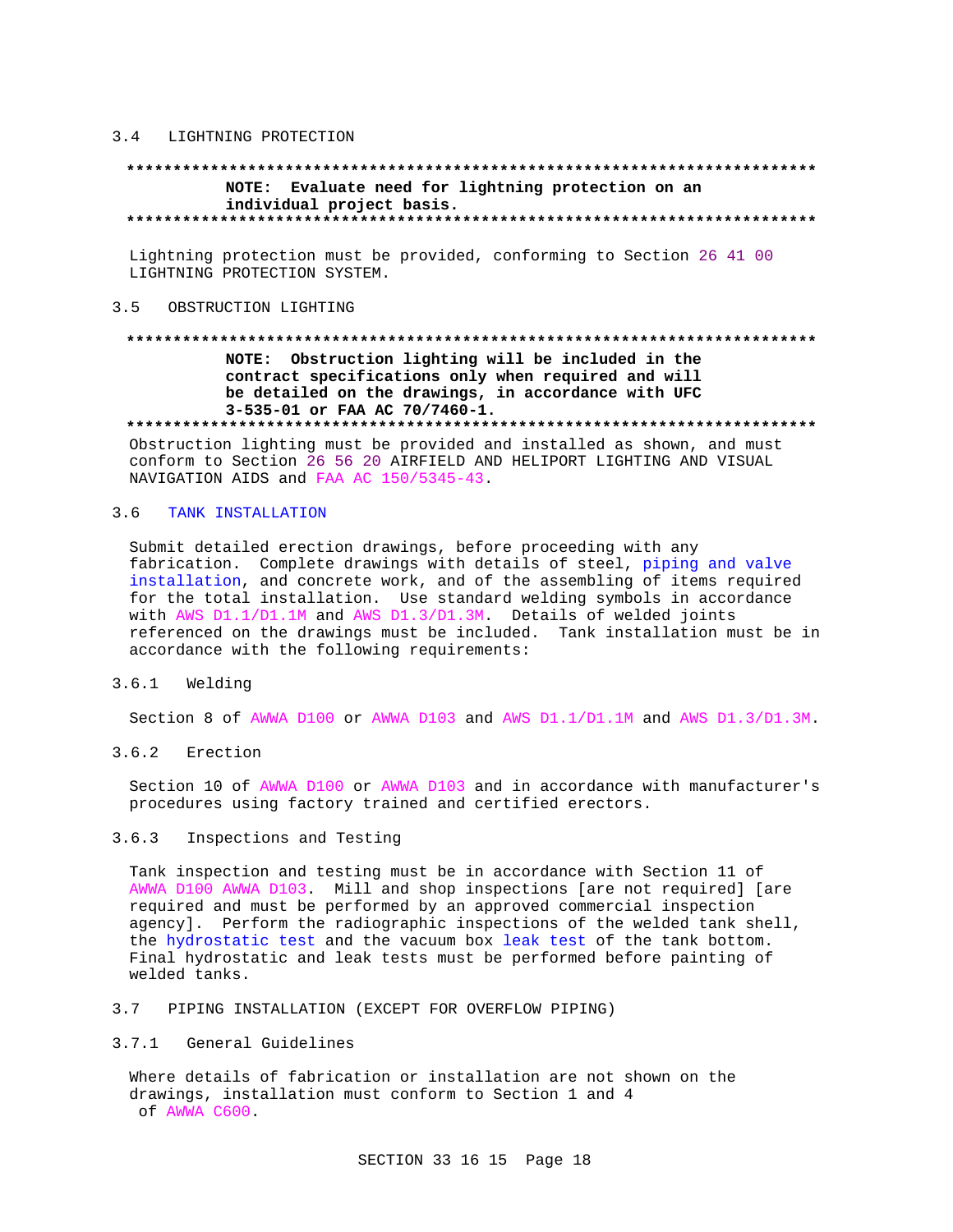#### $3.7.2$ Testing of Valves and Piping

After the [elevated tank] [standpipe] [reservoir] has been erected and the valves and piping installed, and before field painting is begun, the valves and piping must be hydrostatically tested in accordance with Section 5 of AWWA C600. Submit each coating manufacturer's technical data, application instructions, Safety Data Sheets (SDS), and certificate for compliance for VOC content. Submit copies of the following test results:

- a. Manufacturer's mill test reports for plate material.
- b. Mill and shop inspections by a commercial inspection agency.
- c. After acceptance of the structure, the radiographic film and test segments.

At the conclusion of the work, a written report covering the hydrostatic test and certifying that the work was inspected in accordance with Section 11.2.1 of AWWA D100.

Replace with sound material any defective material disclosed by the pressure test; the test must be repeated until the test results are satisfactory.

### $3.7.3$ Pipe Lining and Coating of Underground Ductile-Iron Piping

# NOTE: Appendix A of AWWA C105/A21.5 will be utilized in determining whether polyethylene encasement should be used.

Polyethylene encasement in accordance with AWWA C105/A21.5 of underground ductile-iron piping must be provided in addition to cement-mortar lining.

### $3.7.4$ Plugging Ends

Cap or plug pipe ends left for future connections as directed.

#### $3.8$ PAINTING AND COATING OF TANK

## 

NOTE: Some state and local environmental agencies have enacted environmental regulations that may restrict the application of some coating systems. Content of the regulations varies widely. The designer must contact the appropriate state and local authorities to determine if the paint systems are acceptable. If these systems are not acceptable, the designer must determine the best acceptable system and revise this specification accordingly. However, any deviation from this specification and AWWA Standards must be submitted with justification to CEMP-ET for approval.

If the tank constitutes an obstruction to air navigation, the paint system applied to the exterior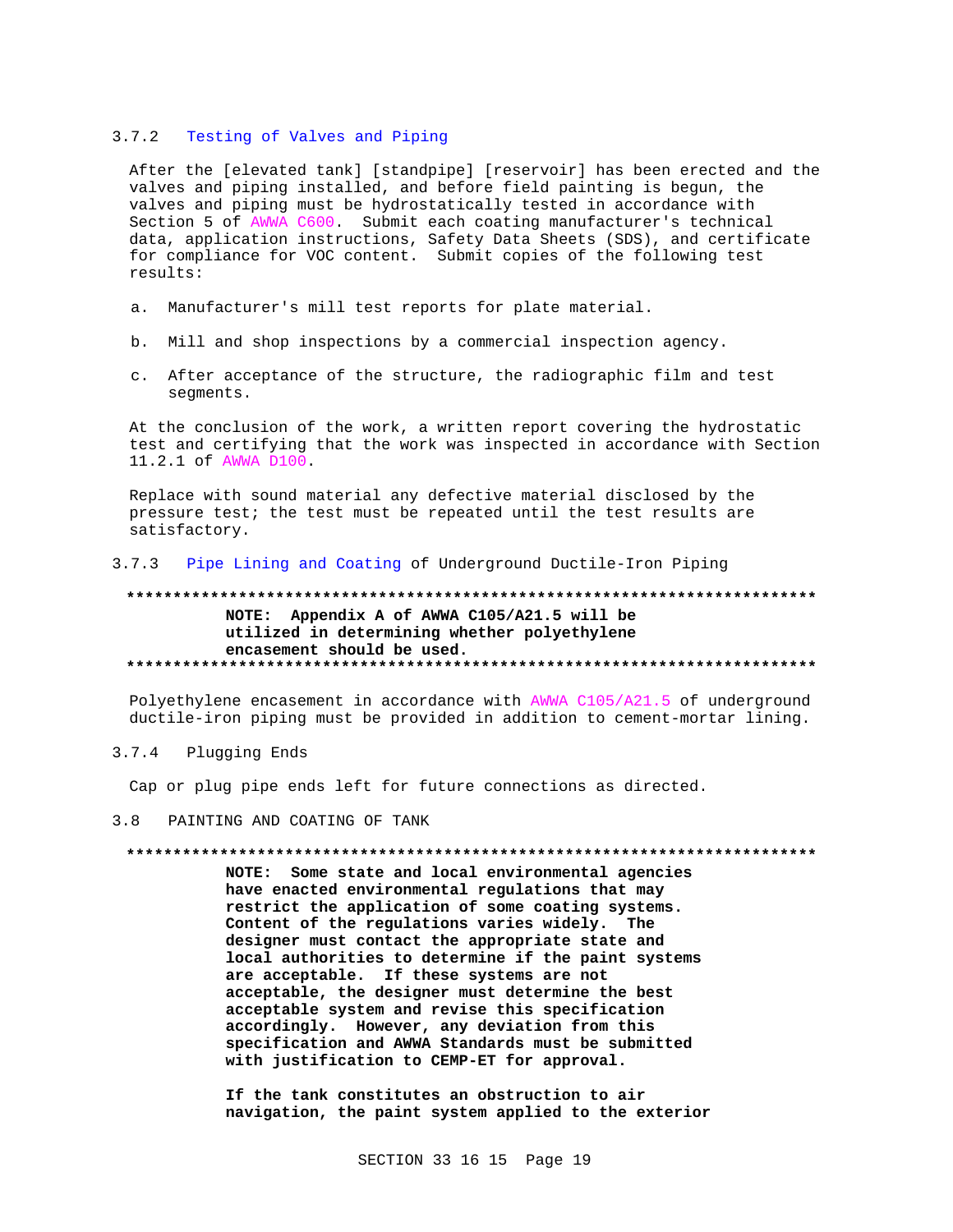## of the tank will be an orange and white pattern per AC 70/7460-1M and UFC 2-26-04 and UFC 3-535-01.

Each coating manufacturer's tank coating system technical data, application instructions, SDS, and certificate for compliance for VOC content must be submitted to the Contracting Officer. Application, curing time, mixing and thinning of the coating materials must be in strict accordance with the manufacturers instructions. The use of thinners must not alter the required minimum dry thickness or adversely affect the VOC content.

#### $3.8.1$ Exterior Surfaces (Welded Tanks)

Provide an exterior coating system conforming to Section 09 97 13.27 HIGH PERFORMANCE COATING FOR STEEL STRUCTURES.

#### $3.8.2$ Interior Surfaces (Welded Tanks)

## 

NOTE: Section 09 97 13.16 Part 2 identifies the interior coating system for both potable and non-potable water tanks as one based on military specification MIL-DTL-24441. This system may be used where the ambient temperatures are above 10 degrees C 50 degrees F. There are currently no products listed as meeting the NSF/ANSI 61 on the NSF/ANSI database for potable water applications but the navy has internally approved specific batches. A second option for potable water tanks allows any 3 coat epoxy polyamide coating system having NSF/ANSI 61 approval. The specifier may opt to edit this paragraph by referencing military specification MIL-PRF-23236. Class 9 of this specification is dedicated to potable or freshwater but not seawater tanks and has several products on the QPL listing. By specifying Class 9/18 an alternate high build coating system can be obtained that is applied using plural component application equipment. Plural component systems can typically be applied at quite low temperatures and cure rapidly allowing tanks to be put into service quickly however, they require specialized equipment and training that may not be available from small business contractors. Performance of the above MIL-PRF-23236 systems is considered similar to the MIL-DTL-24441 system. When MIL-PRF-23236 systems are specified the contract should require they be applied at a minimum as 2 coat systems and that they be applied in strict accordance with the manufacturer's recommendations. 

Provide an interior coating system conforming to Section 09 97 13.16 INTERIOR COATING OF WELDED STEEL WATER TANKS.

 $3.8.3$ Bolted Tanks

# NOTE: AWWA D103 Section 12 identifies coating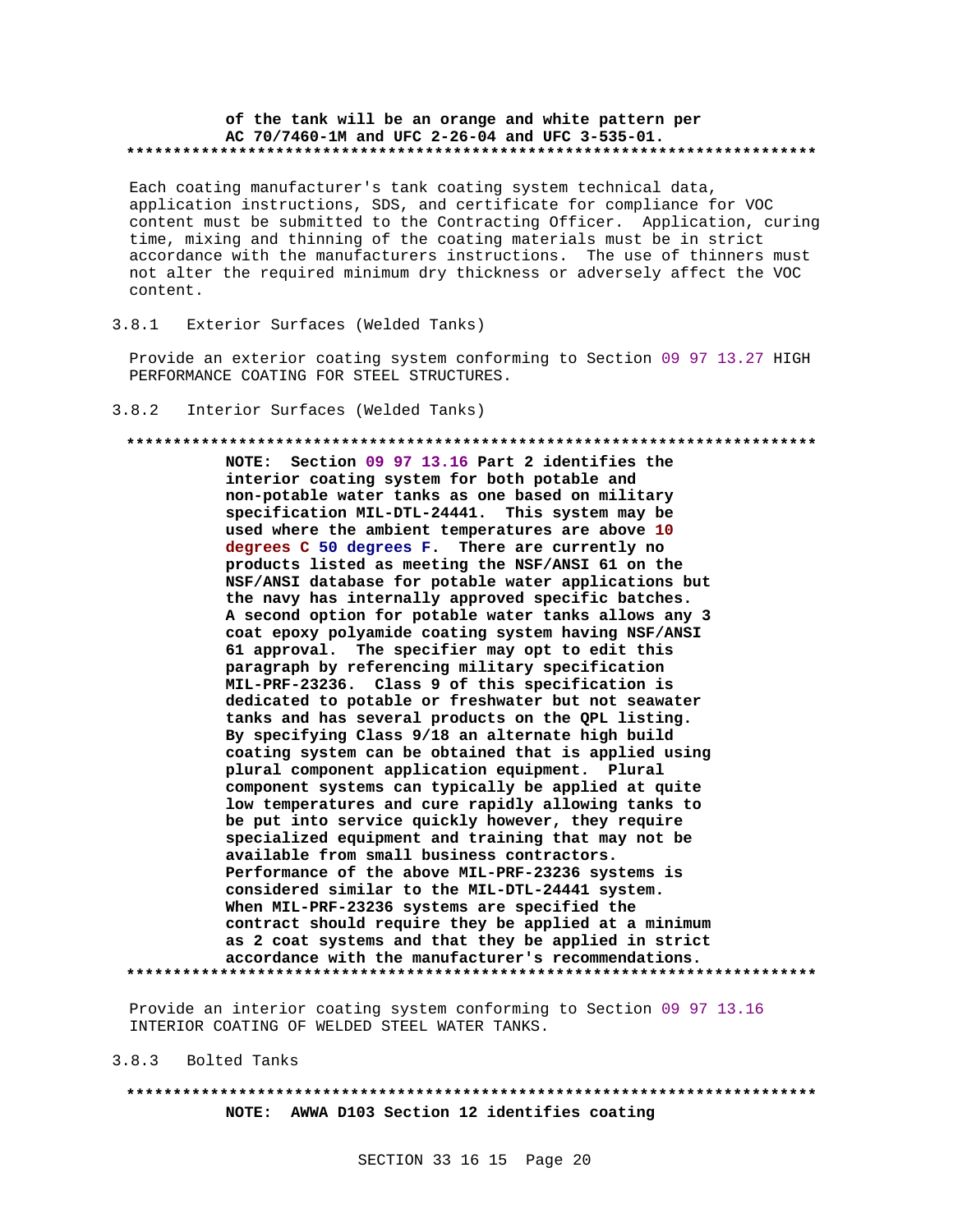**systems that are applied in the manufacturer's own facilities. Performance and cost of the various systems varies significantly. The specifier should select the system that is most appropriate for the specific application. Galvanized coatings are disallowed when the stored water is corrosive. Glass coatings typically provide the longest service life but are only available as the manufacturer's standard color on both the interior and exterior of the tank. Thermoset liquid suspension coatings allow the greatest selection of exterior colors. \*\*\*\*\*\*\*\*\*\*\*\*\*\*\*\*\*\*\*\*\*\*\*\*\*\*\*\*\*\*\*\*\*\*\*\*\*\*\*\*\*\*\*\*\*\*\*\*\*\*\*\*\*\*\*\*\*\*\*\*\*\*\*\*\*\*\*\*\*\*\*\*\*\***

The surfaces of both the interior and exterior of the tank must be coated in accordance with [Section 12.3, Galvanized Coatings][Section 12.4, Glass Coatings][Section 12.5, Thermoset Liquid Suspension Coatings][Section 12.6, Thermoset Powder Coatings] of AWWA D103. Color must be [as indicated] [as approved]. Coating damage during transportation and construction must be repaired per manufacturer's recommendations.

## 3.9 DISINFECTION

The [elevated tank] [standpipe] [reservoir] and connecting lines thereto must be disinfected with chlorine before being placed in operation.

## 3.9.1 Tank

### **\*\*\*\*\*\*\*\*\*\*\*\*\*\*\*\*\*\*\*\*\*\*\*\*\*\*\*\*\*\*\*\*\*\*\*\*\*\*\*\*\*\*\*\*\*\*\*\*\*\*\*\*\*\*\*\*\*\*\*\*\*\*\*\*\*\*\*\*\*\*\*\*\*\***

**NOTE: In areas subject to regulations which are more stringent than requirements contained in AWWA C652, the local requirement will apply and will be specified.**

**AWWA C652 covers three methods for disinfection. Typically, only one method will be used for a given storage facility disinfection, but combinations of the methods may be used. The three methods are:**

**1. Chlorination of the full storage facility such that the end of the appropriate retention period the water will have a free chlorine residual of not less than 10 mg/L.**

**2. Spraying or painting of all storage facility water contact surfaces with a solution of 200 mg/L available chlorine.**

**3. 3. Two-step process of chlorinating the bottom portions of the storage facility with 50 mg/L free chlorine followed by filling to the overflow with potable water to be held not less than a period of 24 hours.**

### **\*\*\*\*\*\*\*\*\*\*\*\*\*\*\*\*\*\*\*\*\*\*\*\*\*\*\*\*\*\*\*\*\*\*\*\*\*\*\*\*\*\*\*\*\*\*\*\*\*\*\*\*\*\*\*\*\*\*\*\*\*\*\*\*\*\*\*\*\*\*\*\*\*\***

[After coating system has been cured, inspected, and approved cured, rinse tank with potable water.] After flushing, the [elevated tank] [standpipe] [reservoir] must be disinfected in accordance with [AWWA C652] [Method 1] [Method 2] [or] [Method 3]. After the chlorination procedure is completed